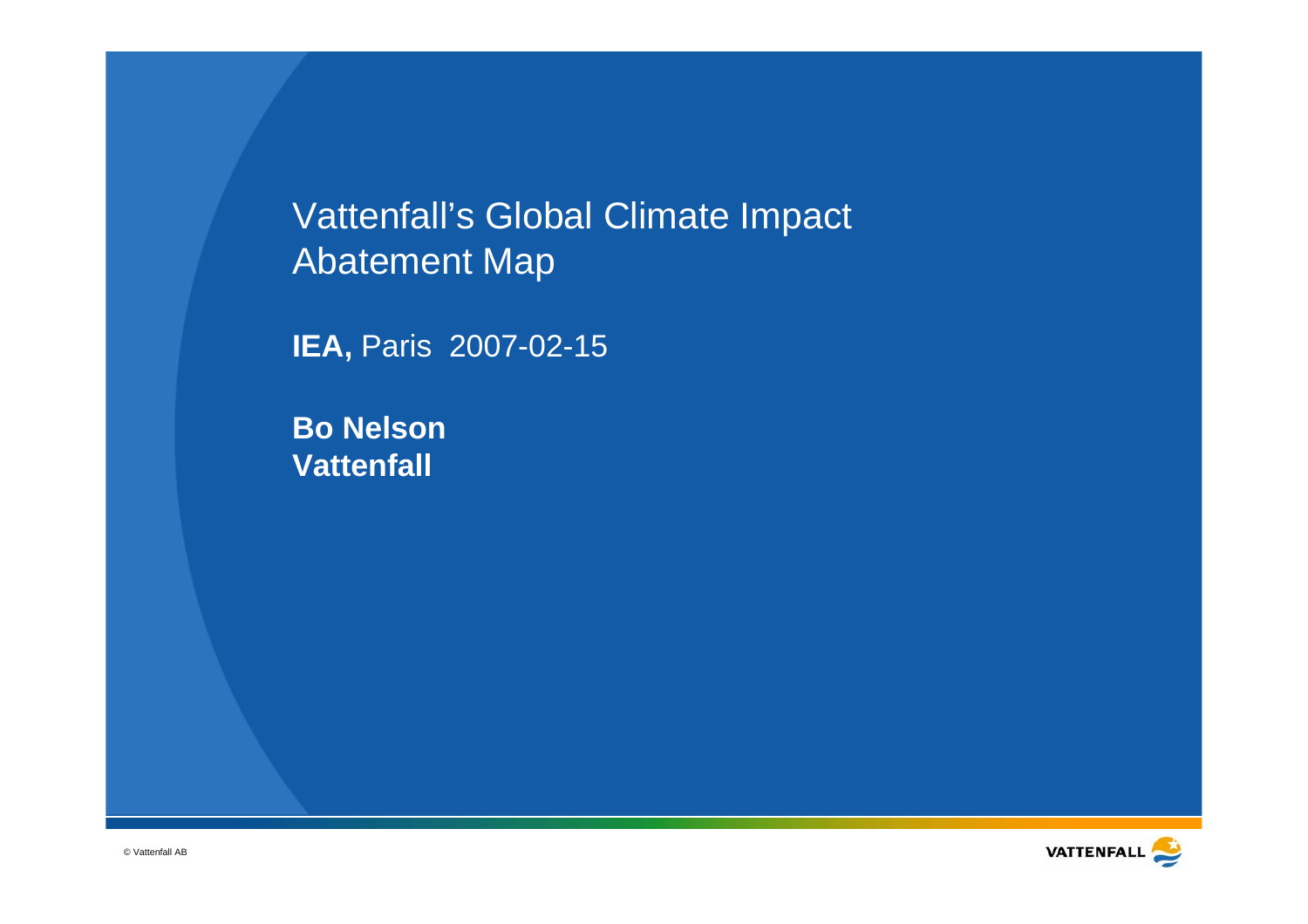

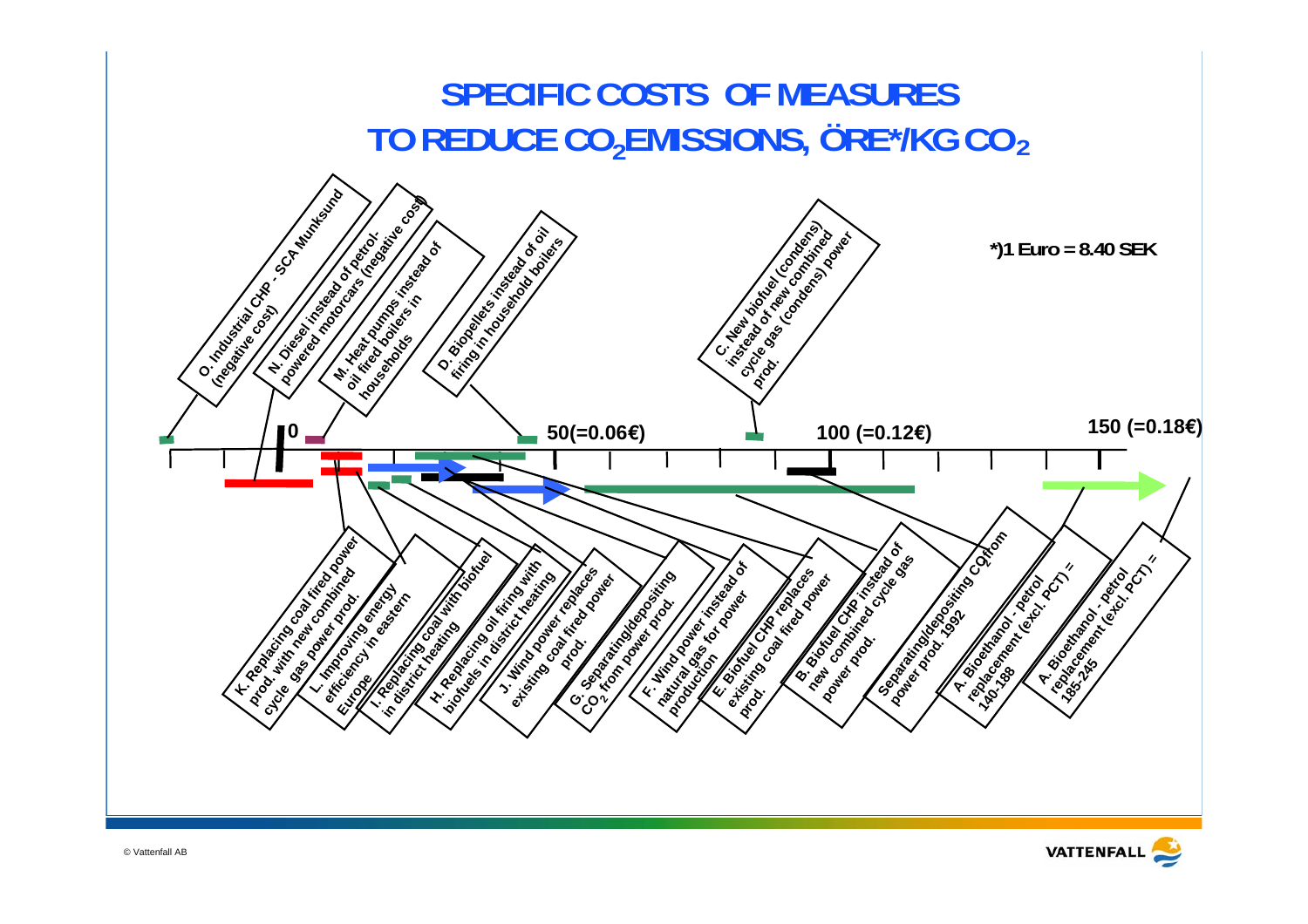# **ABATEMENT ALTERNATIVES FOR CO2 POTENTIALS\*, MTON CO<sub>2</sub> /YR**

|                                                                                                                    |                                                       | Cost, Euro/kg CO <sub>2</sub> |      |
|--------------------------------------------------------------------------------------------------------------------|-------------------------------------------------------|-------------------------------|------|
|                                                                                                                    | In Sweden                                             | In the EU                     |      |
| Diesel vehicles instead of petrol vehicles                                                                         | $<$ 3                                                 | $\gamma$                      |      |
| Replacement of oil fired boilers with heat pumps in                                                                |                                                       |                               |      |
| houses                                                                                                             | $<$ 3                                                 |                               |      |
| Improving energy efficiency (eastern Europe)                                                                       |                                                       | Great, in the 100s            |      |
| Replacement of existing coal fired plants with modern                                                              |                                                       |                               |      |
| natural gas fired plants                                                                                           |                                                       | Great, in the 100s            |      |
| Replacement of coal with biofuel in district heating<br>Replacement of oil firing with biofuel in district heating | insignificant<br>limited                              | Unexploited potential         |      |
|                                                                                                                    |                                                       | <b>Unexploited potential</b>  |      |
| New wind power replaces existing coal fired power                                                                  |                                                       |                               |      |
| production                                                                                                         |                                                       | Great (pure question of cost) |      |
| Separating/storing CO <sub>2</sub> from power production                                                           | uncertain                                             | Still uncertain but promising | 0,10 |
| New wind power instead of new nat. gas combined                                                                    |                                                       |                               |      |
| cycle power prod.                                                                                                  | $< 5 - 10$                                            | Not used until after coal     |      |
|                                                                                                                    |                                                       | replacement alternatives      |      |
| New bio CHP replaces existing coal fired power prod.                                                               |                                                       | <b>Unexploited potential</b>  |      |
| Replacement of oil with biofuel pellets in household                                                               |                                                       |                               |      |
| boilers                                                                                                            | $<$ 3                                                 | ?                             |      |
| New bio CHP instead of new nat. gas combined cycle                                                                 |                                                       |                               |      |
| power prod.                                                                                                        | $<$ 3                                                 | ?(Depends on biofuel          |      |
|                                                                                                                    | supplement)                                           |                               |      |
| Biofuel instead of natural gas for power production                                                                | $<$ 1                                                 | Not used until after coal     | 0,20 |
|                                                                                                                    |                                                       | replacement alternatives      |      |
| Bioethanol - petrol replacement                                                                                    | Insignificant                                         | Insignificant                 |      |
|                                                                                                                    | saving of CO <sub>2</sub>                             | saving of CO <sub>2</sub>     |      |
|                                                                                                                    |                                                       |                               |      |
|                                                                                                                    | *) Att.: Caution when adding potentias due to overlap |                               |      |
| <b>Be Nelsen Nattenfall Business Support</b>                                                                       |                                                       | <b>VATTENFALL</b>             |      |

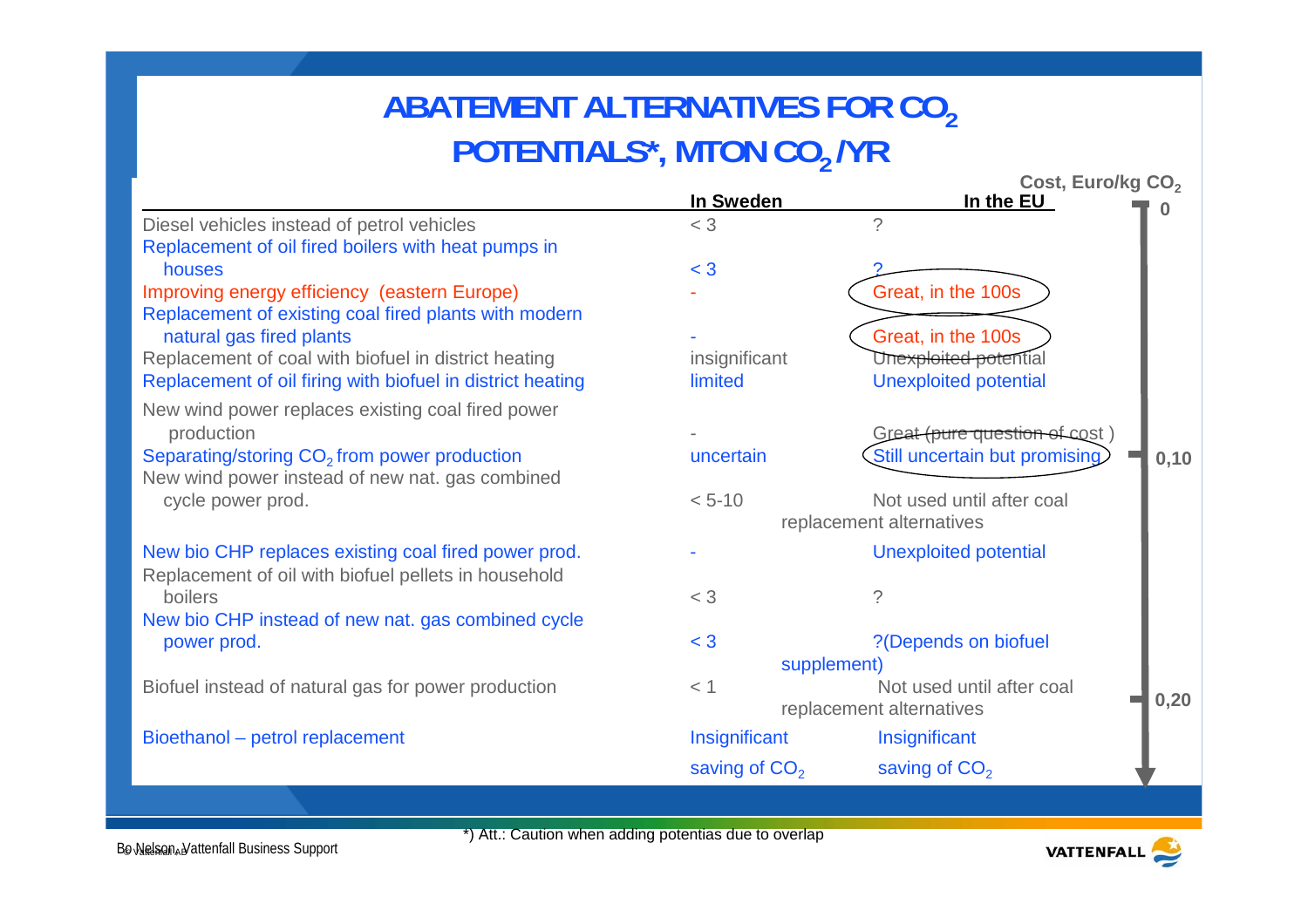Biofuel CHP - replacement for Natural gas fired CHP Biofuels - replacement for Natural gas in pow er prod. Biofuel pellets in households boilers - replacement for oil boilers Biofuel CHP - replacement for Coal fired pow er prod. Wind pow er - replacment for Natural gas in pow er prod. Separating/depositing CO2 from pow er prod. Biofuel - replacement for Oil in district heating Biofuel - replacement for Coal in district heating Wind pow er - replacement for Coal pow er prod. Natural gas fired plants - replacement for Coal fired pow er plants Energy Efficiency Improvement (Eastern Europe) Heat pump - replacement for Oil in households



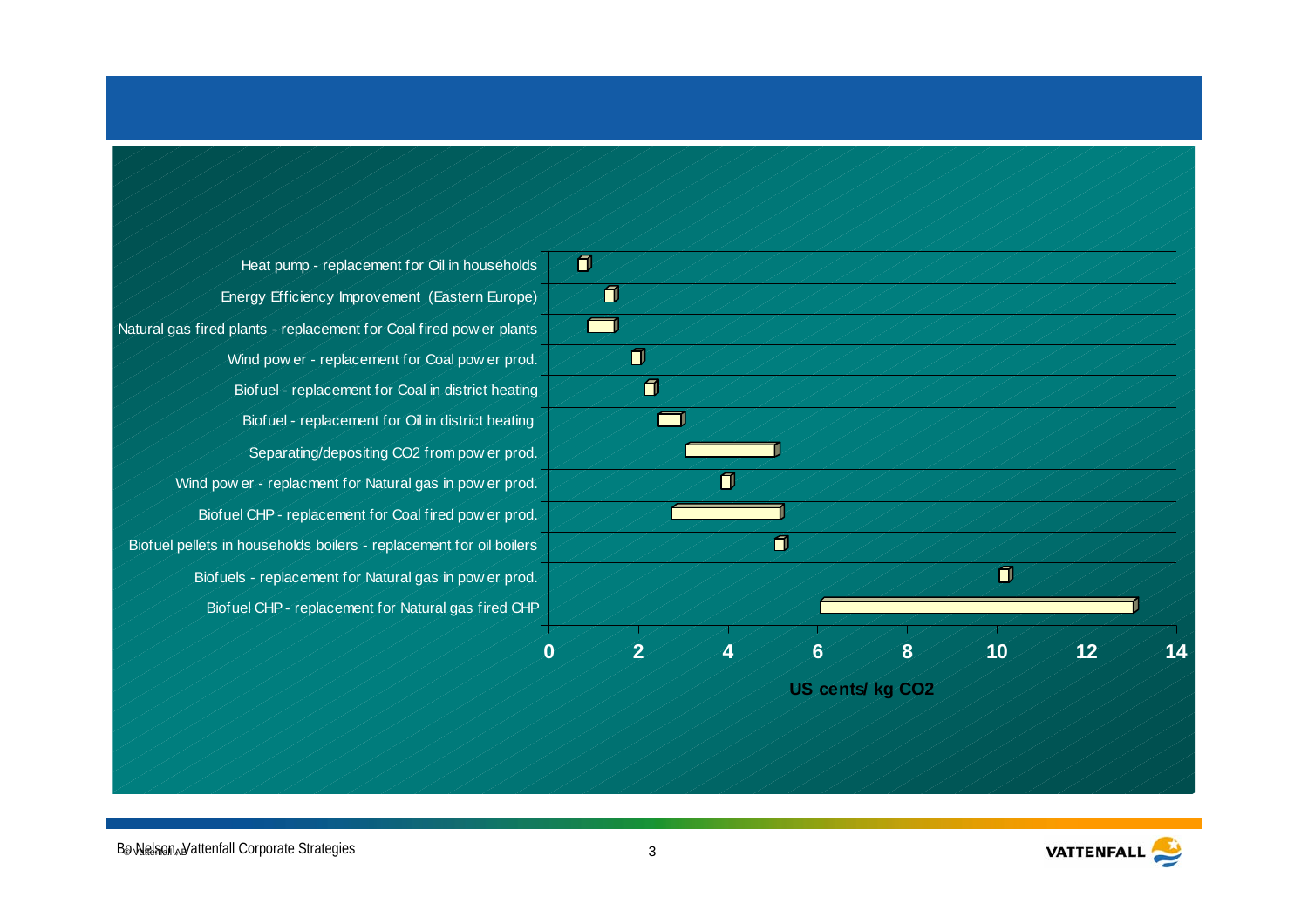### ABATEMENT COSTS OF CO<sub>2</sub> EMISSION REDUCTION - EU **EU-study 2001\*, öre/kg CO2**



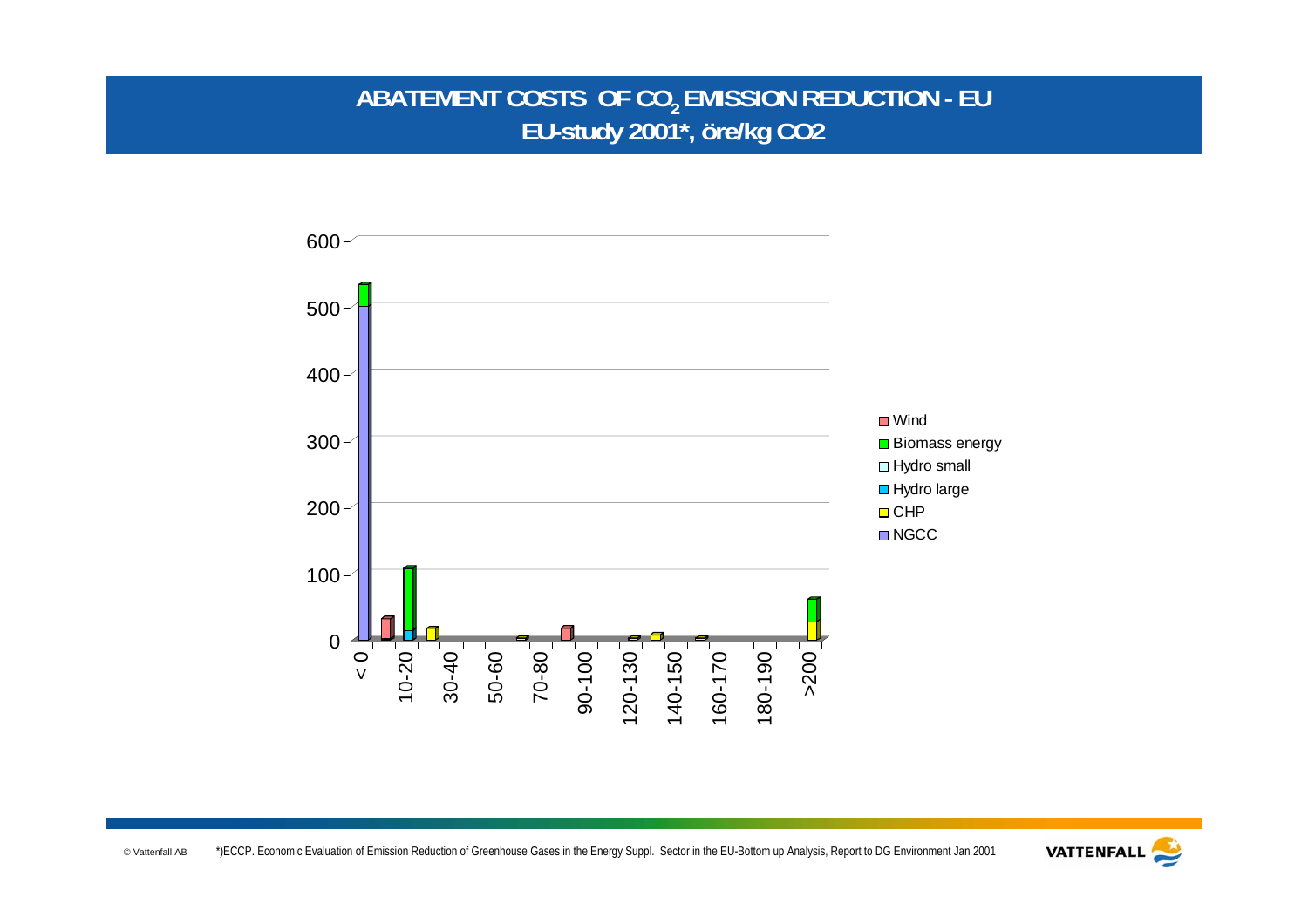### **A "16th Century map" of abatement opportunities**



#### **Global cost curve model of GHGabatement opportunities:**

- 6 sectors: power, industry (focus on steel and cement), transportation, buildings, forestry, agriculture
- 6 regions: North America, Western Europe, Eastern Europe incl. Russia, other industrialized countries, China, Rest of World
- 3 time frames: 2010, 2020, 2030

**The report studies abatement potentials, not forecasts**

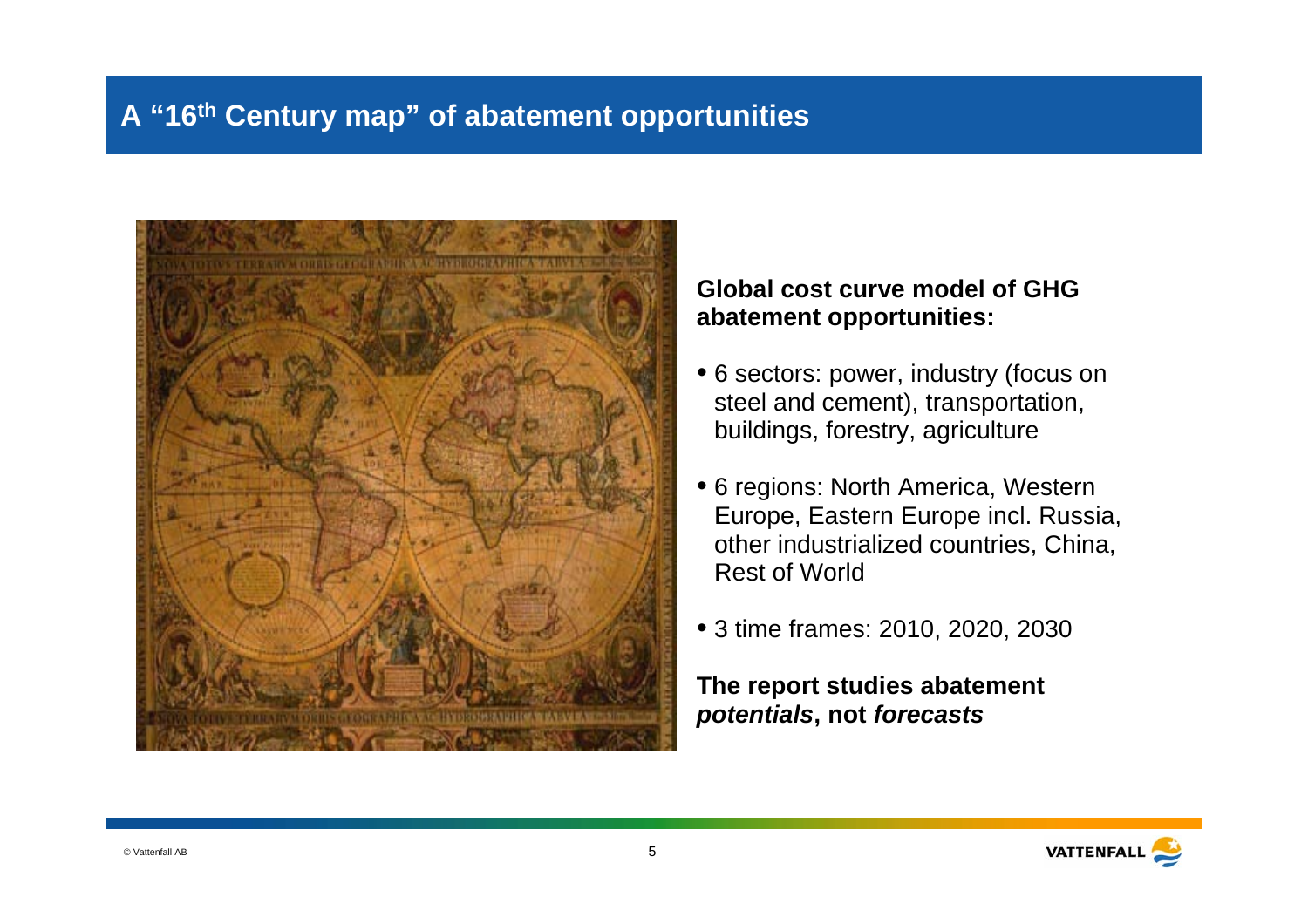#### **Global warming – millions at risk in 2080s**



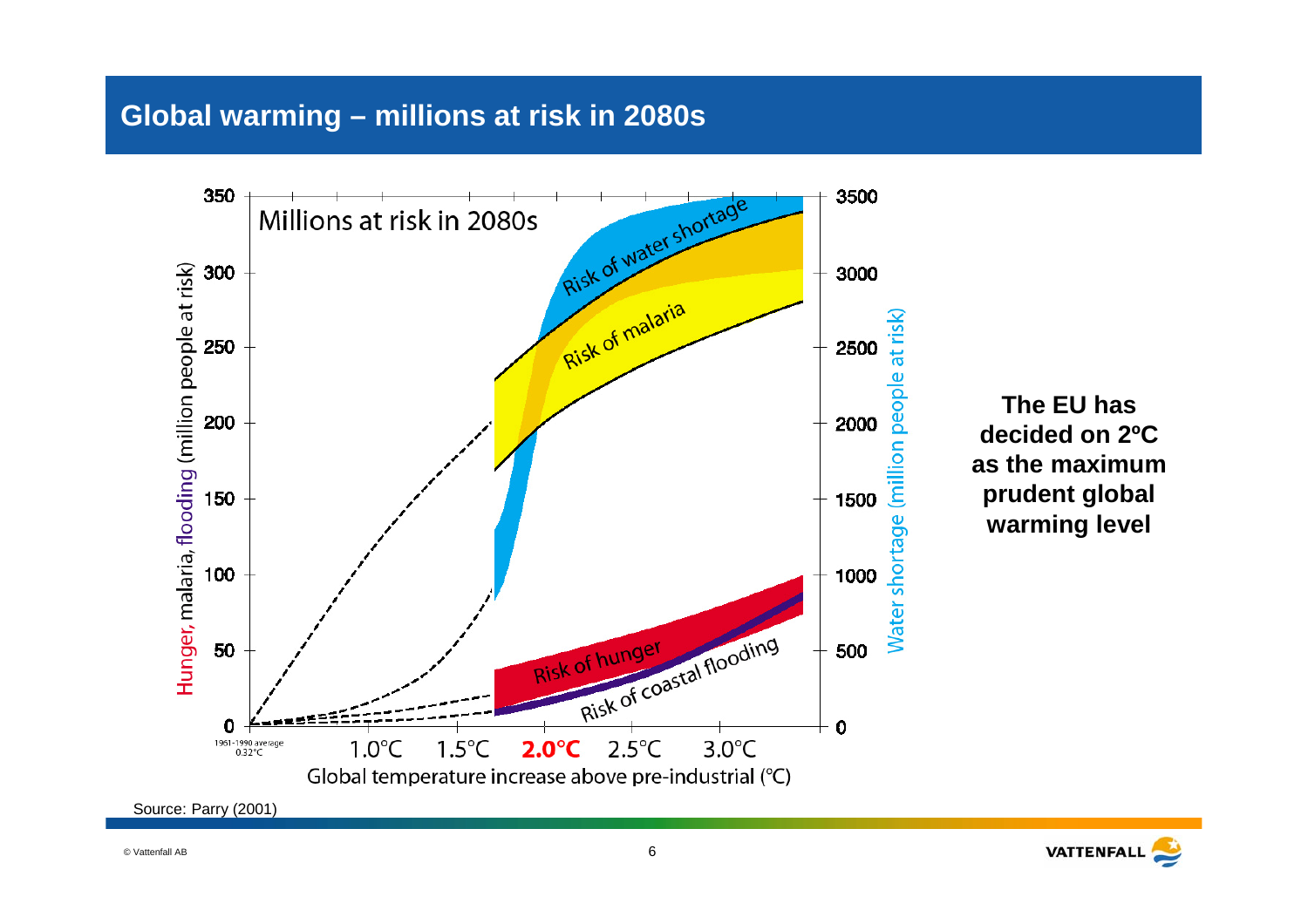#### **The 2ºC warming target - risks at different CO2e concentration levels**



Source: Meinshausen (2004); European Environment Agency

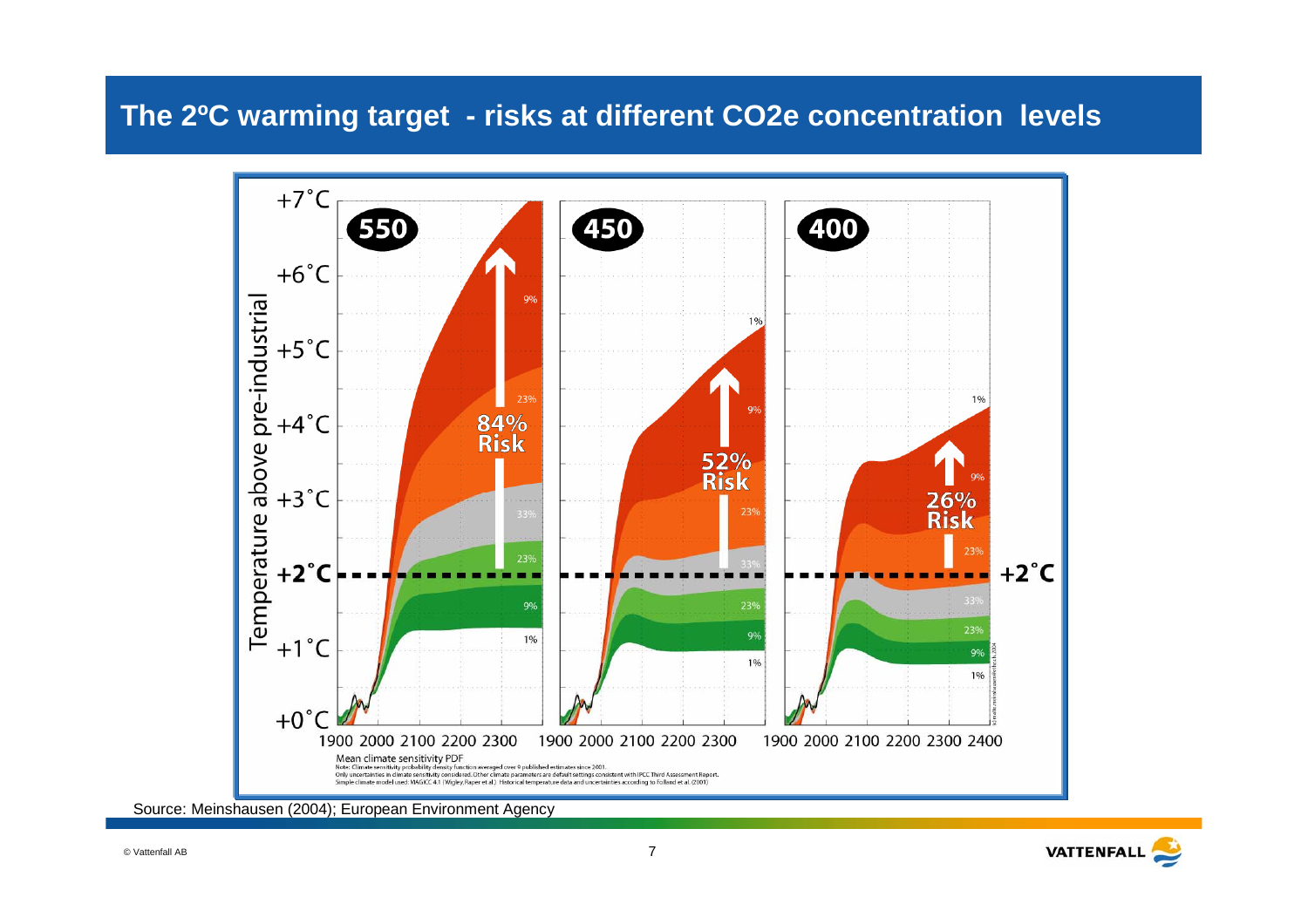### **Overall methodology**

- Focus on abatement opportunities ("supply") no independent research into how 1. much abatement is needed ("demand")
- 2. IEA and EPA forecasts through 2030 used as business-as-usual emission projections
- Abatement cost defined as the additional cost\* of a low-emission technology/ 3. opportunity compared to the business-as-usual, measured as EUR/ton of avoided CO<sub>2</sub>e emissions. Focus have been on measures with a cost below 40 EUR/ton
- 4. Abatement volumes are "realistic potentials", based on assumptions of realistic deployment rates of GHG-efficient technologies/measures per region and over time
- Abatement opportunities documented in cost curve model, to be able to assess relative 5. economic attractiveness of different abatement options
- 6. Cooperation with Academic Review Panel consisting of Professors Socolow, Pacala, and Williams from Princeton, Professor Anderson from Imperial College, and Professor Bergman from Stockholm School of Economics

<sup>\*</sup> Operational cost + depreciation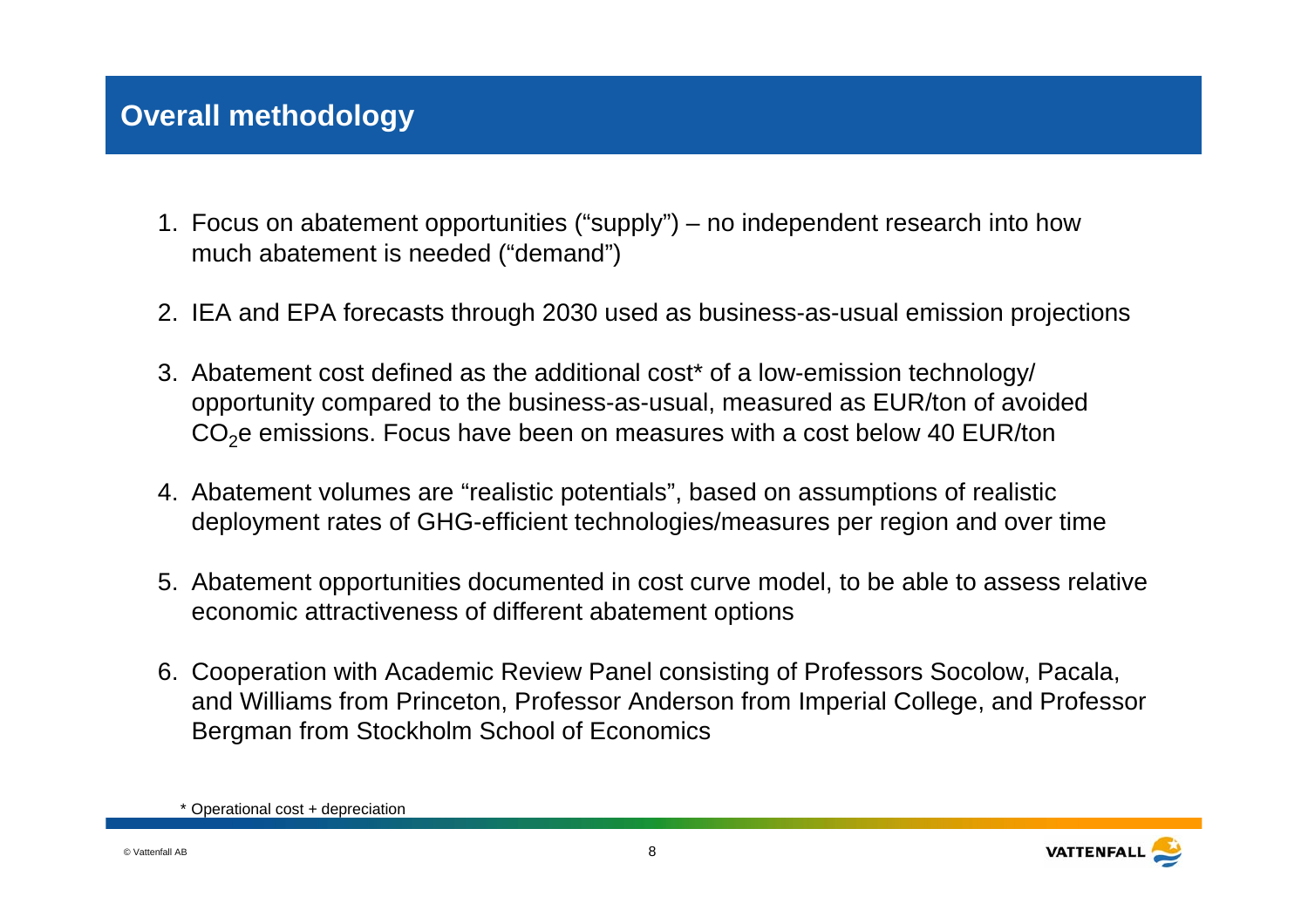### **Current sources of greenhouse gas emissions**

2002; Percent

**BACKUP** 



\* 45% of electricity consumption in the industry sector and 55% in buildings

\*\* Australia, New Zealand, Japan, Singapore, South Korea, Taiwan, UAE, Saudi Arabia, Qatar, Oman, Kuwait, Israel, Bahrain, Mexico

\*\*\* Africa, South and Central America excl. Mexico, Asia excl. China and countries included in "Other industrialized" (see previous note) Source: IEA World Energy Outlook 2004; EPA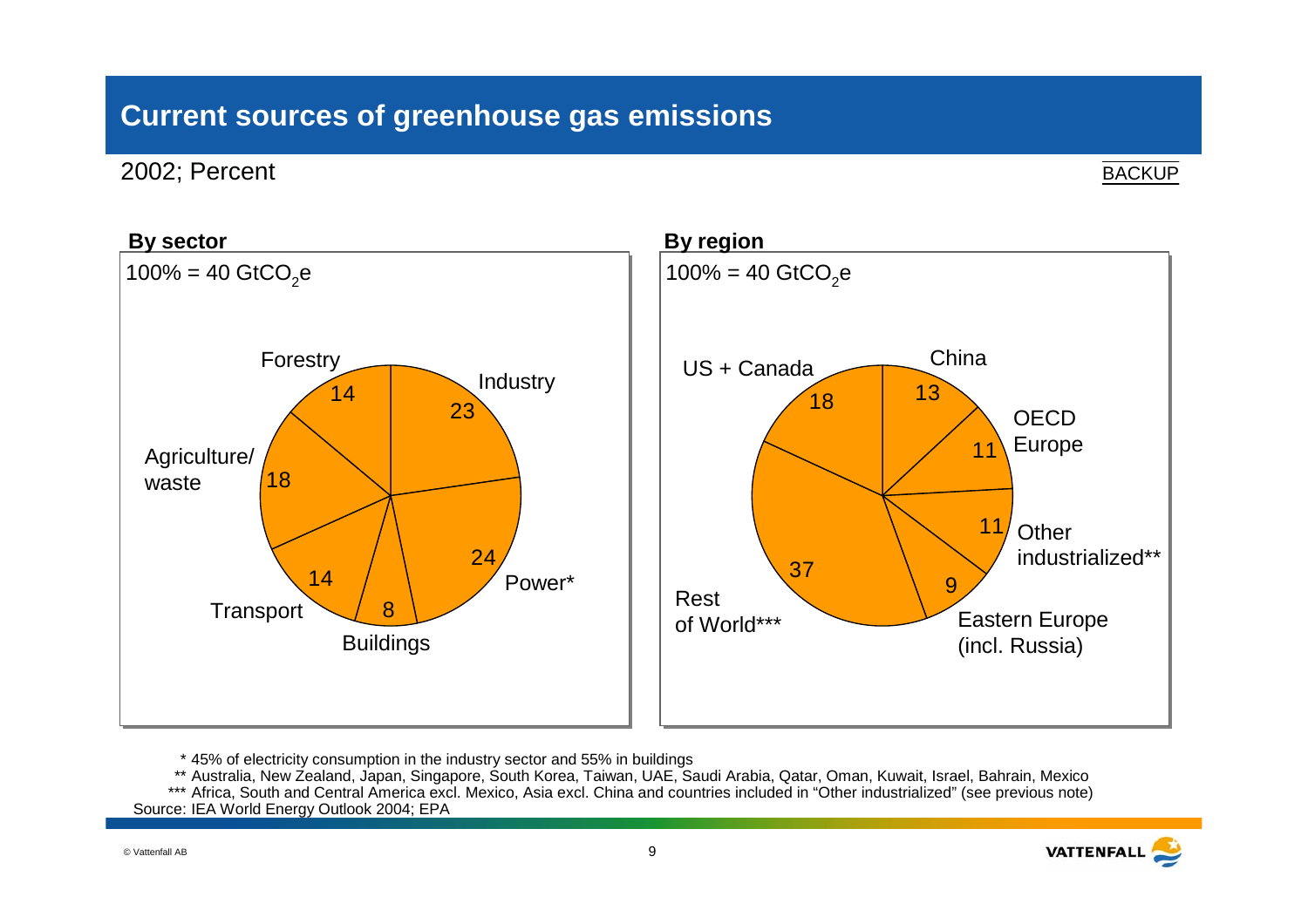### **Vattenfall's Global Climate Impact Abatement Map**

**Abatement cost = additional cost of a low emission technology/ opportunity compared to business-as-usual** (operational cost + depreciation)

- 6 sectors: power, industry, transportation, buildings, forestry, agriculture
- 6 regions: North America, Western Europe, Eastern Europe incl. Russia, other industrialized countries, China, Rest of World
- 3 time frames: 2010, 2020, 2030

**The report shows realistic abatement potentials, not forecasts!**



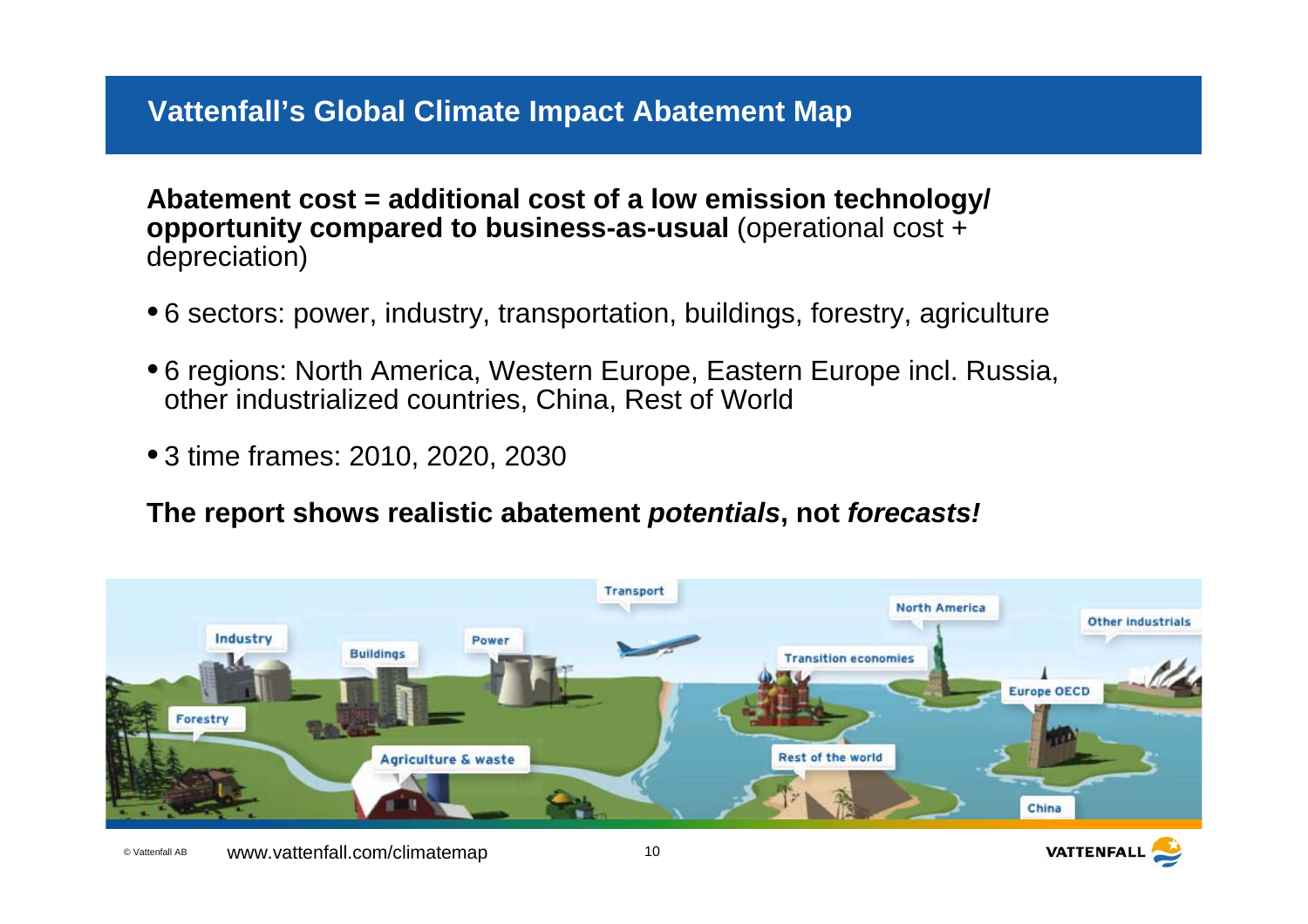### **What's needed by 2030 to contain global warming below 2°C?**

 $CO<sub>2</sub>e$  emissions per year, Gton



Abatement required by 2030 compared to the BAU

**Emissions growth through 2030 in the business as usual forecast**



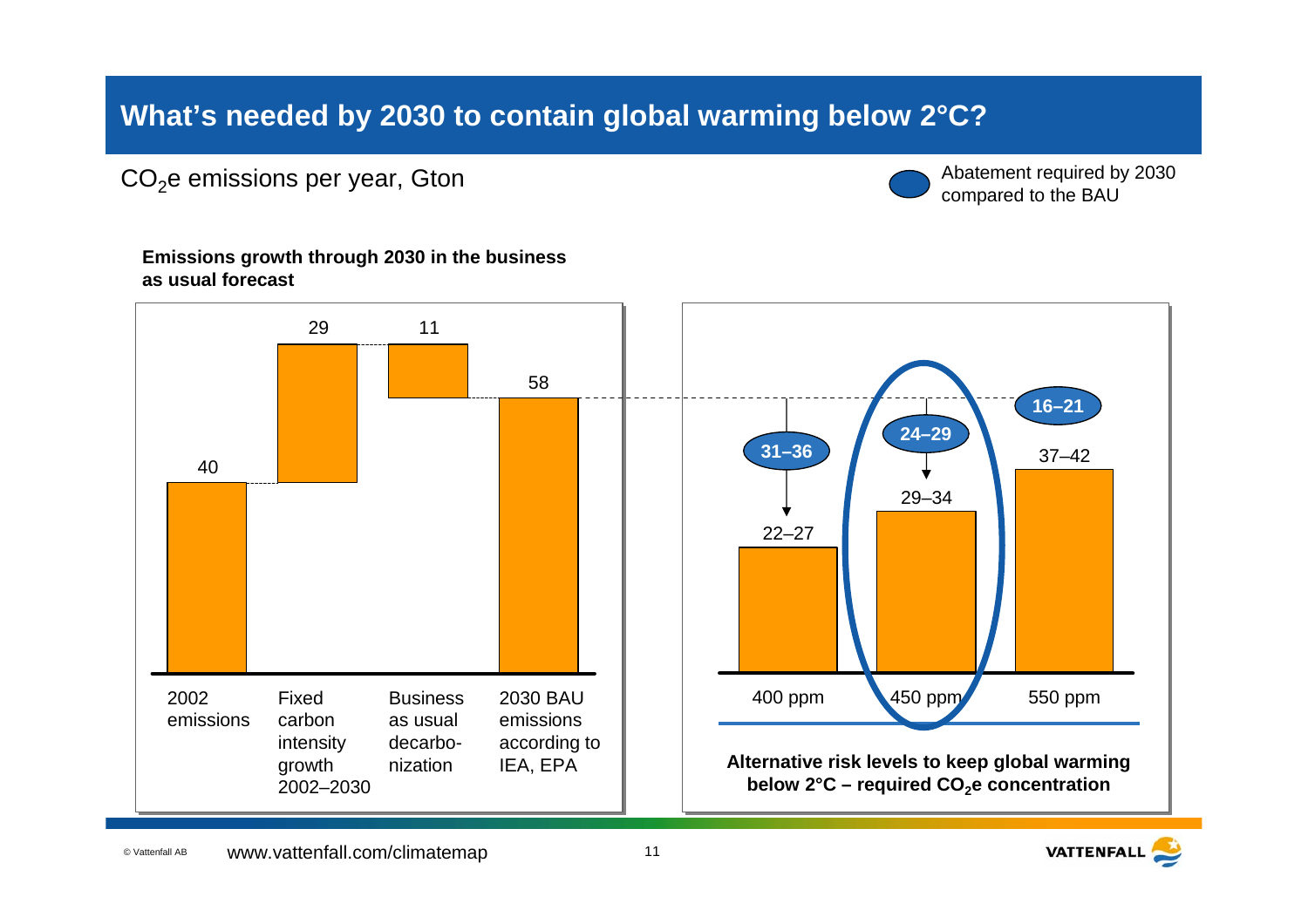#### **Global cost curve of GHG abatement opportunities beyond business as usual**



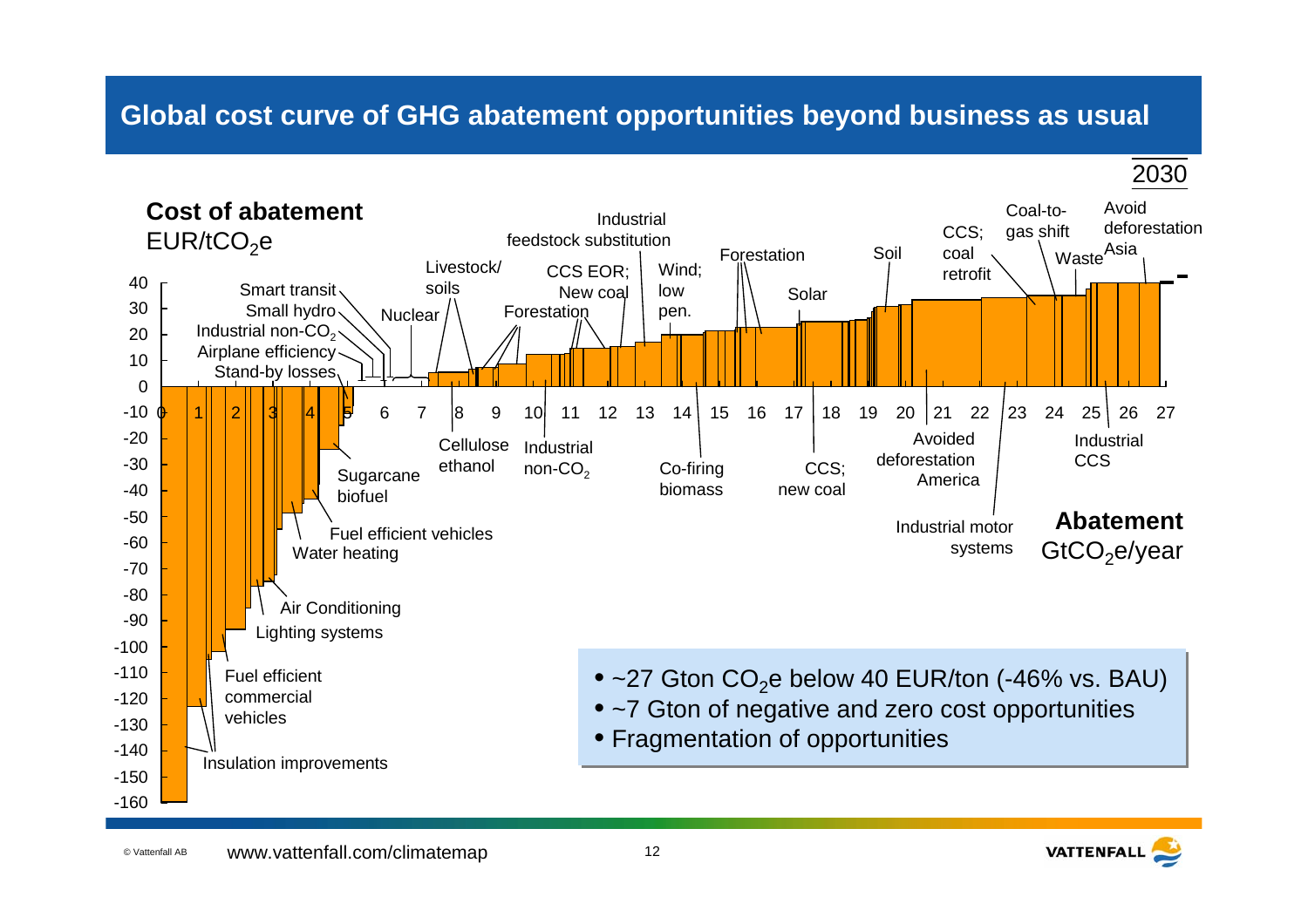## **Examples of negative cost abatement opportunities**

|                                           | <b>Opportunity</b>                                                                                                                                                                                                            | <b>Barriers</b>                                                                                                                                                            |
|-------------------------------------------|-------------------------------------------------------------------------------------------------------------------------------------------------------------------------------------------------------------------------------|----------------------------------------------------------------------------------------------------------------------------------------------------------------------------|
| <b>Improved insulation</b>                | • 25% less energy for<br>heating versus BAU<br>• 60% lower lifecycle heating<br>cost <sup>*</sup><br>• Average abatement cost:<br>$-130$ EUR/t CO <sub>2</sub> e<br>• Total abatement<br>opportunity: 1.6 GtCO <sub>2</sub> e | <b>Misaligned incentives:</b><br>• Builders minimize upfront building<br>costs - not life-cycle cost<br>• Buyers typically not involved in<br>specifying insulation levels |
| <b>Compact</b><br><b>Fluorescent Lamp</b> | • 80% reduced energy<br>consumption<br>• 41% lower lifecycle cost for<br>consumer<br>• Average abatement cost:<br>$-90$ EUR/t $CO2$ e<br>• Total abatement<br>opportunity:<br>$0.2$ GtCO <sub>2</sub> e                       | <b>End-user behavior:</b><br>• Lacking awareness of opportunities<br>• Savings low compared to total<br>household budget<br>• Require very short payback times             |

\* Example for typical house in mild region with electrical heating

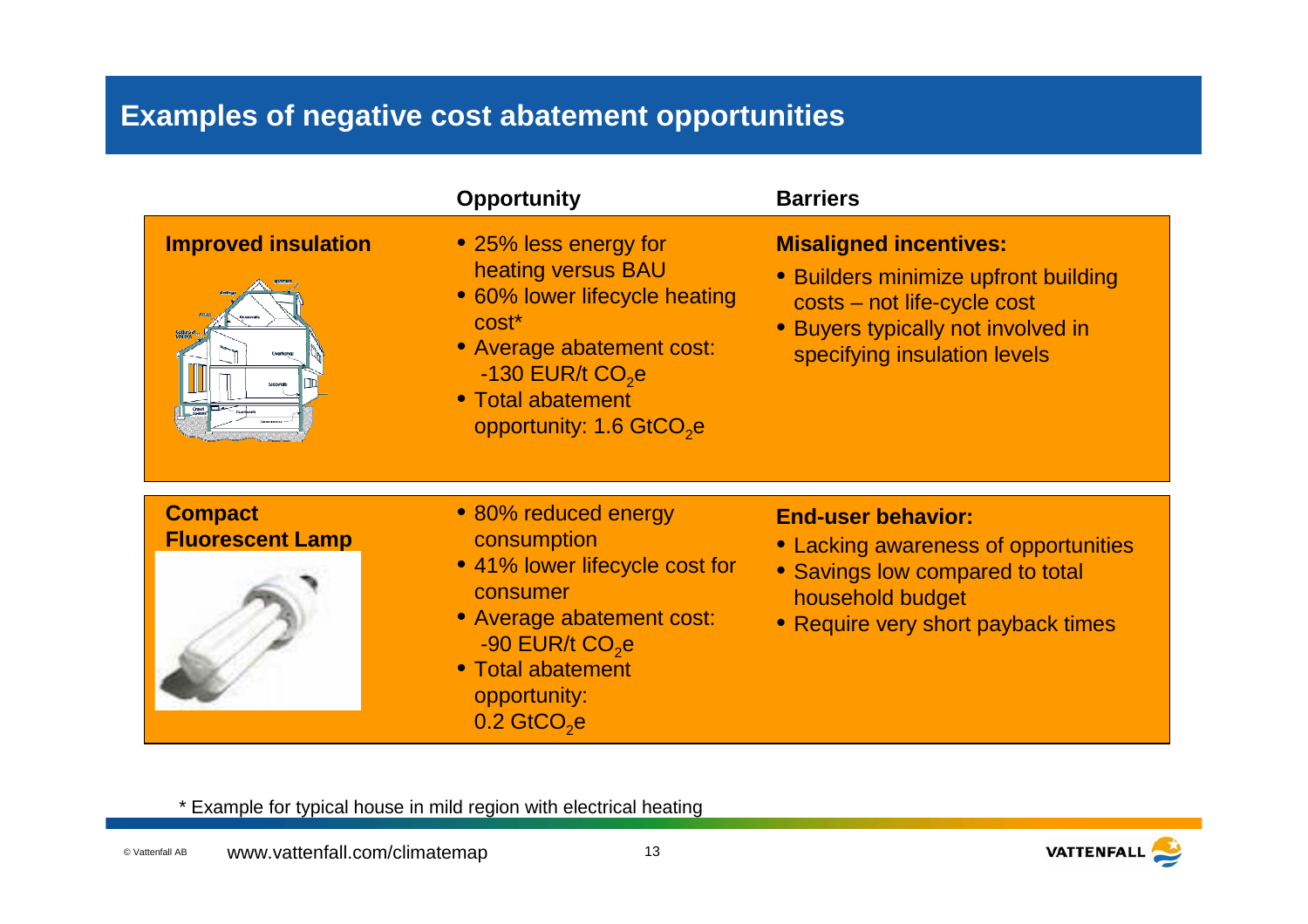### **Examples of abatement cost calculations – power sector**

|                                     | <b>Opportunity</b>                                                                                                                                                                          | <b>Barriers</b>                                                                                                                                                                                                         |
|-------------------------------------|---------------------------------------------------------------------------------------------------------------------------------------------------------------------------------------------|-------------------------------------------------------------------------------------------------------------------------------------------------------------------------------------------------------------------------|
| <b>Wind power</b>                   | • Average abatement cost:<br>$-21$ EUR / tCO2e<br>- Of which 5 EUR / tCO2e<br>is cost induced by the<br>high penetration<br>• Total abatement<br>opportunity: 0.5 GtCO <sub>2</sub> e       | <b>Environmental impact:</b><br>. Wind mill sites are often perceived<br>as obstacles<br>• At higher penetration rates,<br>intermittency becomes a costly<br><b>issue</b>                                               |
| <b>Carbon capture &amp; storage</b> | • Potentially installed on 55%<br>of all coal plants by 2030<br>• Abatement cost: 20 - 30<br>$EUR/$ tCO <sub>2</sub> e in 2030<br>• Total abatement<br>opportunity: 3.1 GtCO <sub>2</sub> e | <b>Storage:</b><br>• Storage alternatives still need to be<br>tested and approved<br><b>Technological development:</b><br>• Technology currently existing but<br>needs to be proven at scale in<br>integrated solutions |

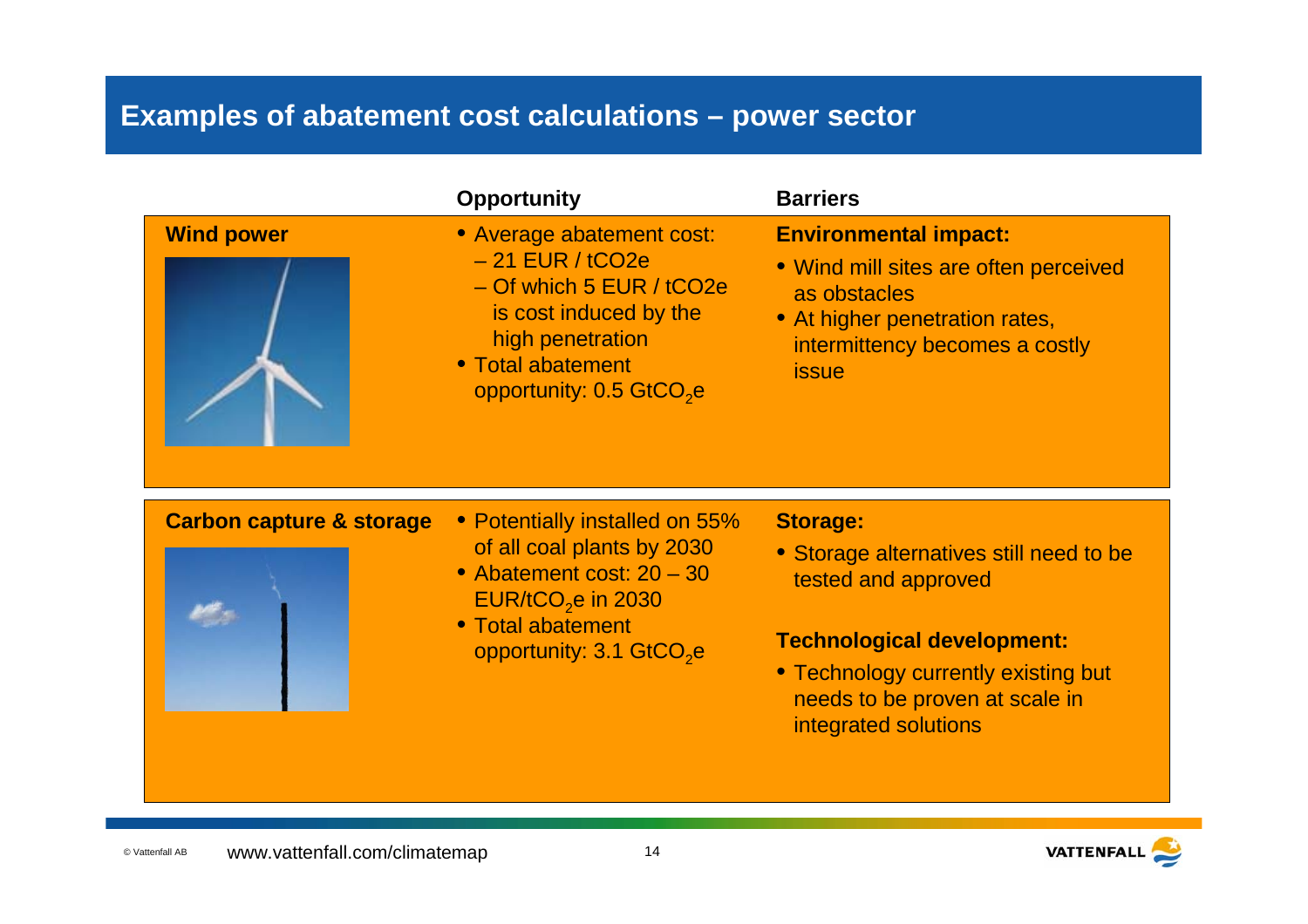

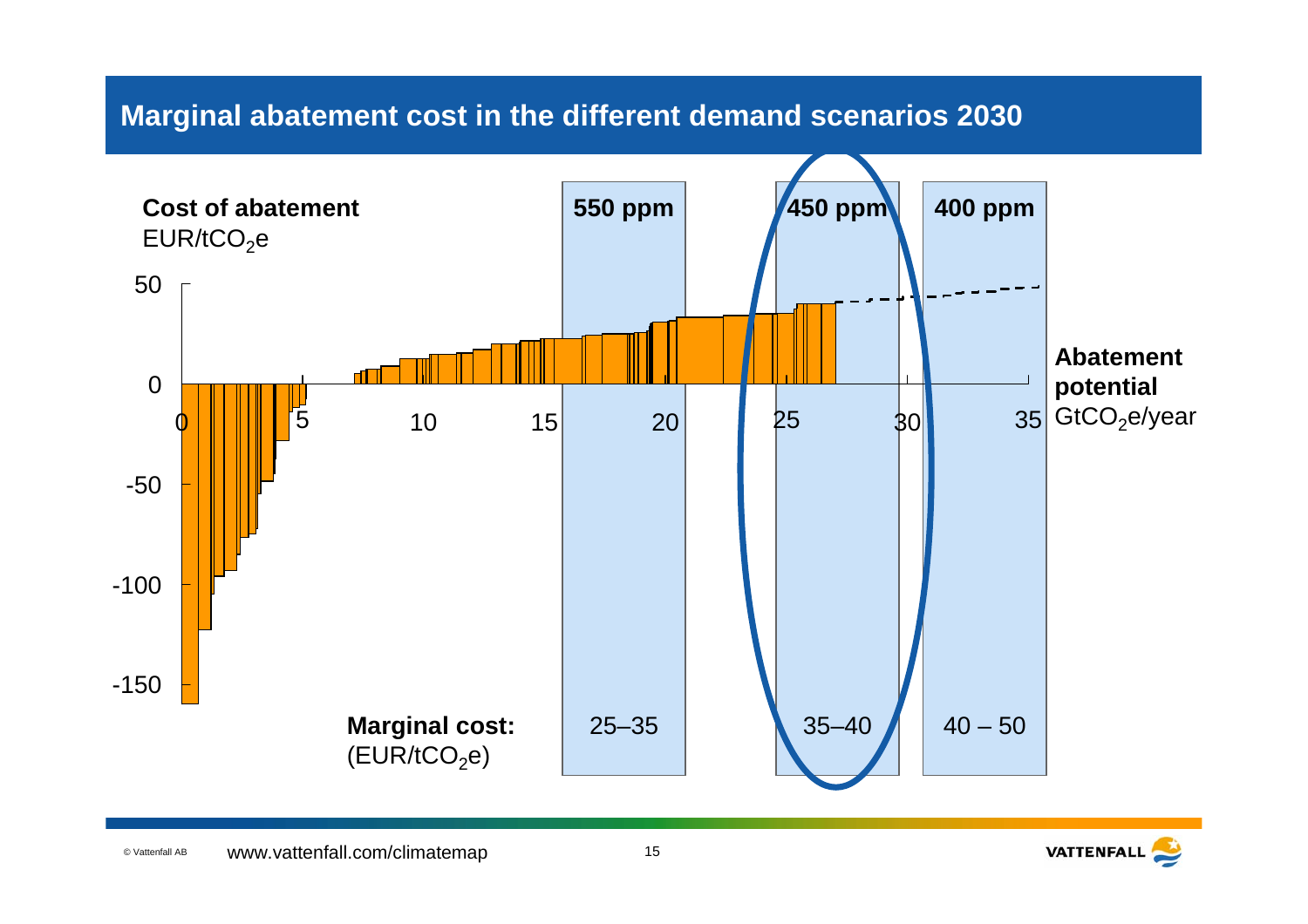### **Abatement potential per sector**

Abatement potential below 40 EUR/ton, 2030, GtCO<sub>2</sub>e

Reduction in electricity consumption



\*I.e. 35% reduction through measures in the power sector itself (reducing emissions per MWh produced), and a total 57% including also the indirect effect of reduced electricity demand versus BAU due to energy efficiency measures in the industry and buildings sectors

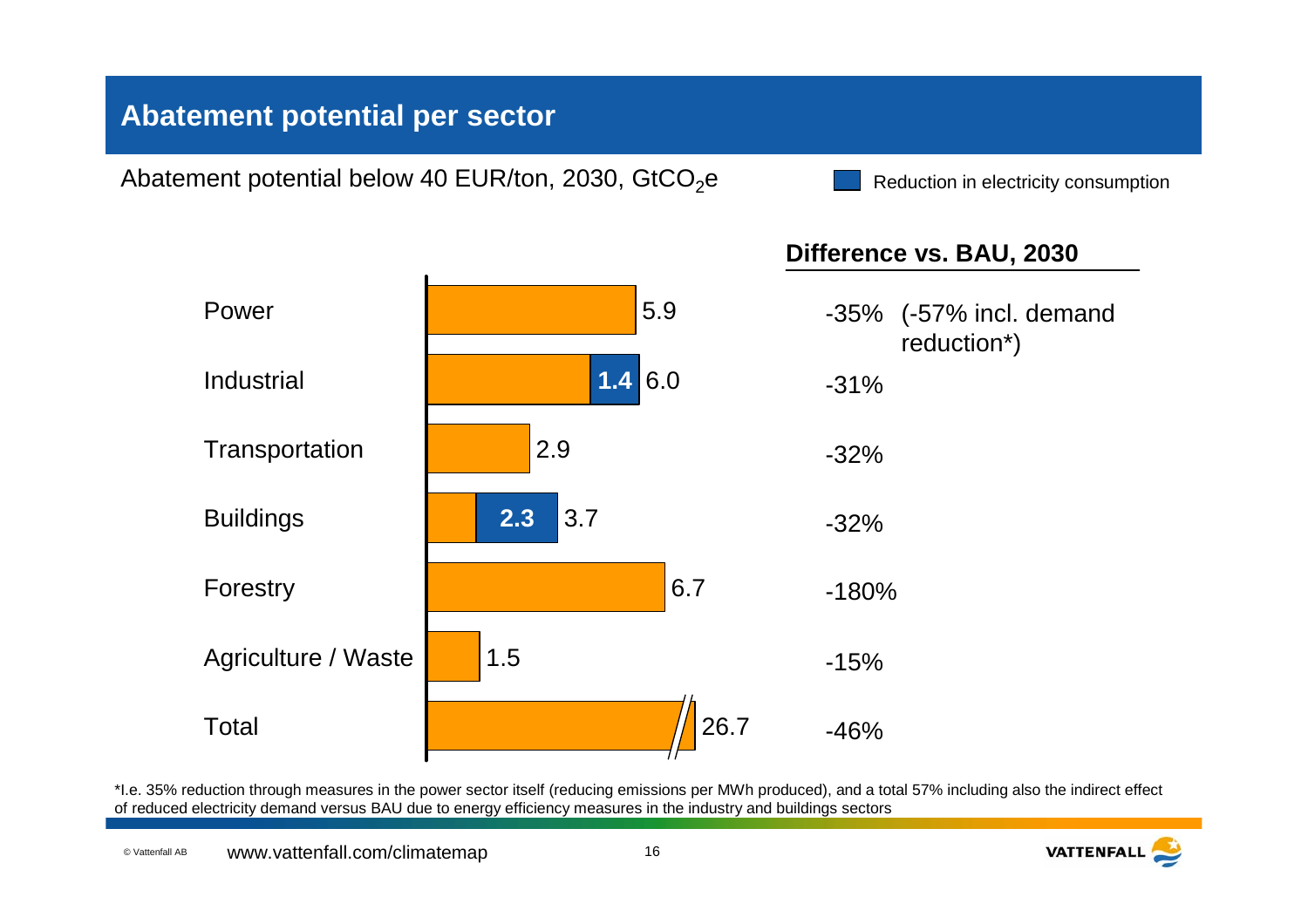## **Three different types of sectors**

|                                      | 2030 abatement potential |                         |                                                                                                                                               |
|--------------------------------------|--------------------------|-------------------------|-----------------------------------------------------------------------------------------------------------------------------------------------|
|                                      | GtCO <sub>2</sub> e      | EUR/ tCO <sub>2</sub> e | <b>Key characteristics</b>                                                                                                                    |
| <b>Power and</b><br>industry         | 11.9                     | $15 - 40$               | • Mainly industrialized countries<br>• Small numbre of large, rational emitters                                                               |
|                                      |                          |                         | • High cost<br>• Minor consumer implications<br>• Competitive distortion issues                                                               |
| Transpor-<br>tation and<br>buildings | 6.6                      | <5 (often<br>negative)  | • Mainly industrialized countries<br>• Billions of small emitters<br>• Low/negative cost<br>• High consumer implications                      |
| Forestry,<br>agriculture,<br>waste   | 8.2                      | $10 - 40$               | • 60+% developing countries<br>• Billions of small emitters<br>• Medium/high cost<br>• Big social implications<br>• Hard to measure & monitor |
| TOTAL                                | 26.7                     |                         |                                                                                                                                               |

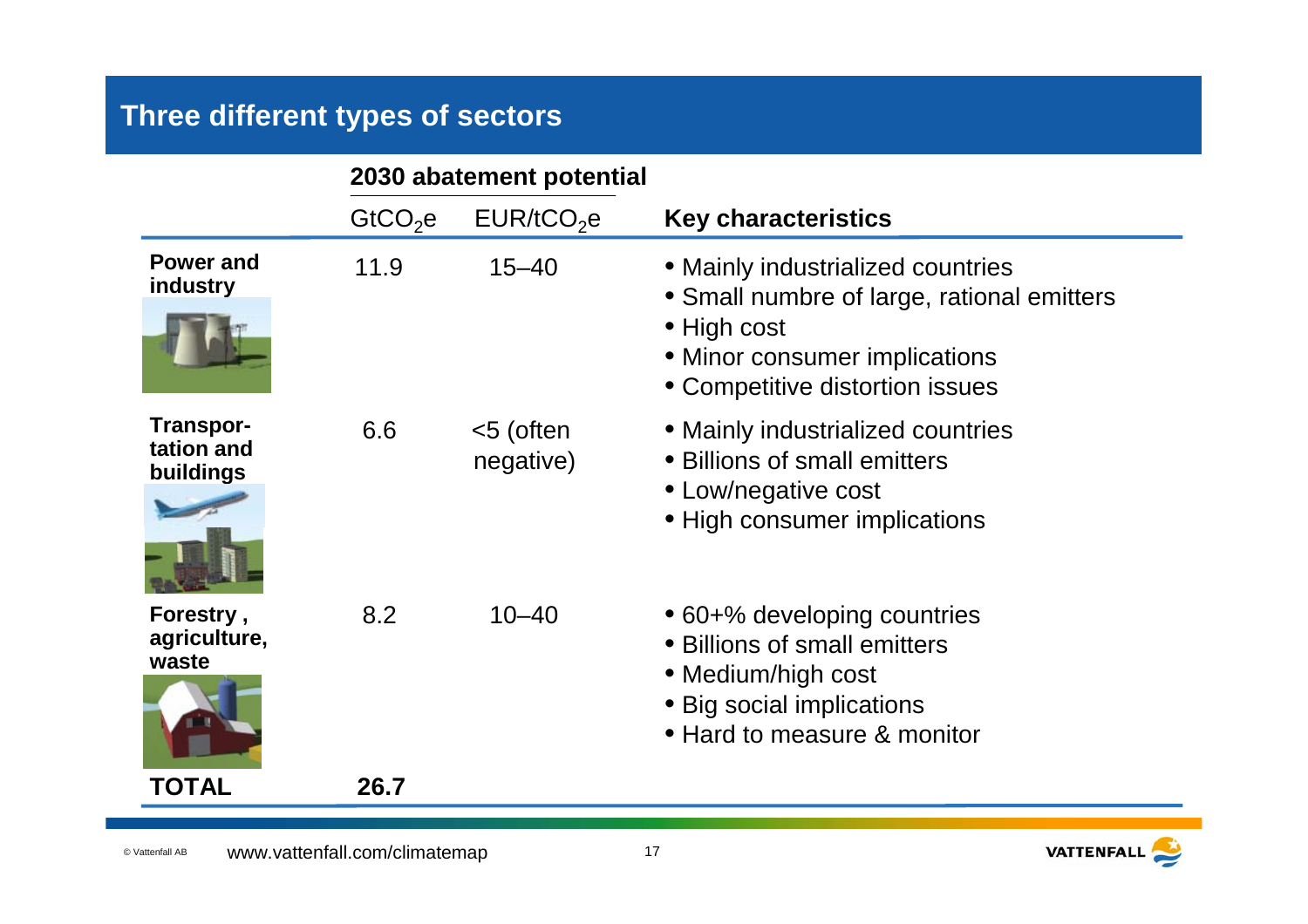### **Estimates of total global cost for society**



- \* Lower boundary: Opportunities addressed in order of increasing cost and negative costs are set to zero; upper boundary: Average cost EUR 40/ton
- \*\* Official Development Assistance from OECD countries; does not include humanitarian aid or private donations

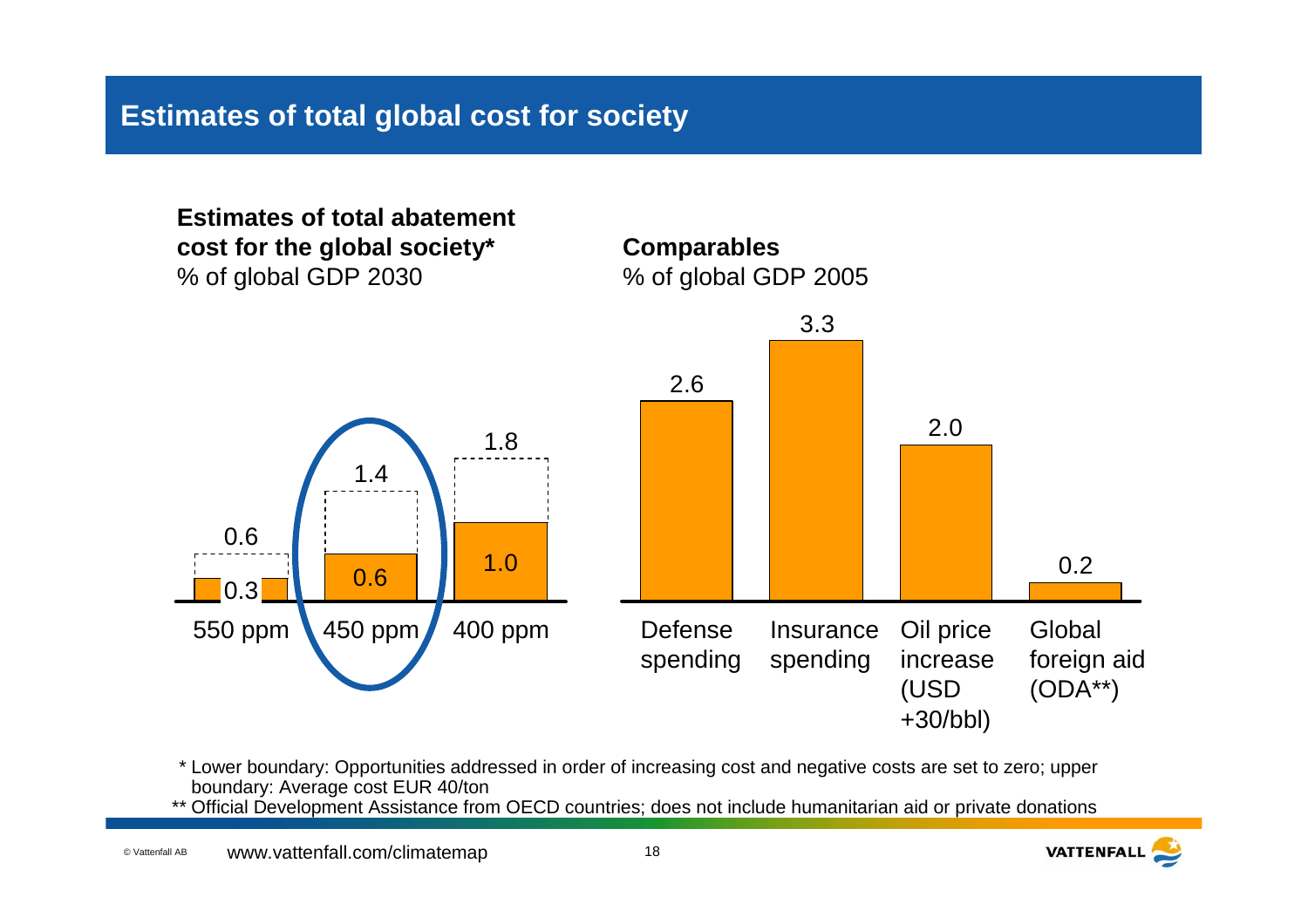### **Key regulatory mechanisms identified in the abatement investigation**



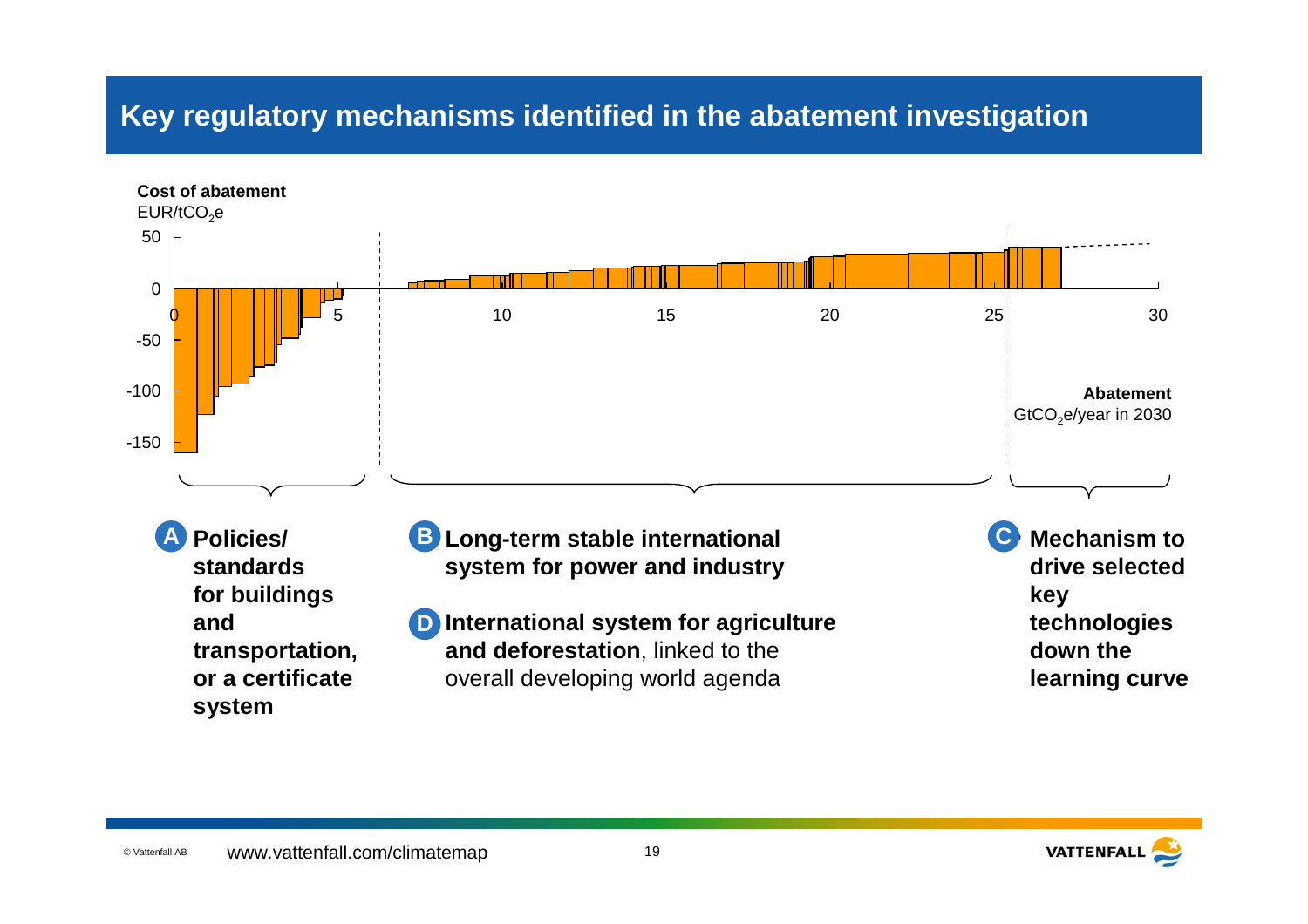### **Conclusions**

- •Emissions can be reduced substantially
- •The abatement potential is well distributed over sectors and regions
- •Global cooperation needed to realize potentials
- •Price signals are of crucial importance
- •"Lubricating measures" needed in some sectors
- •Total cost limited
- •Speed up learning curves



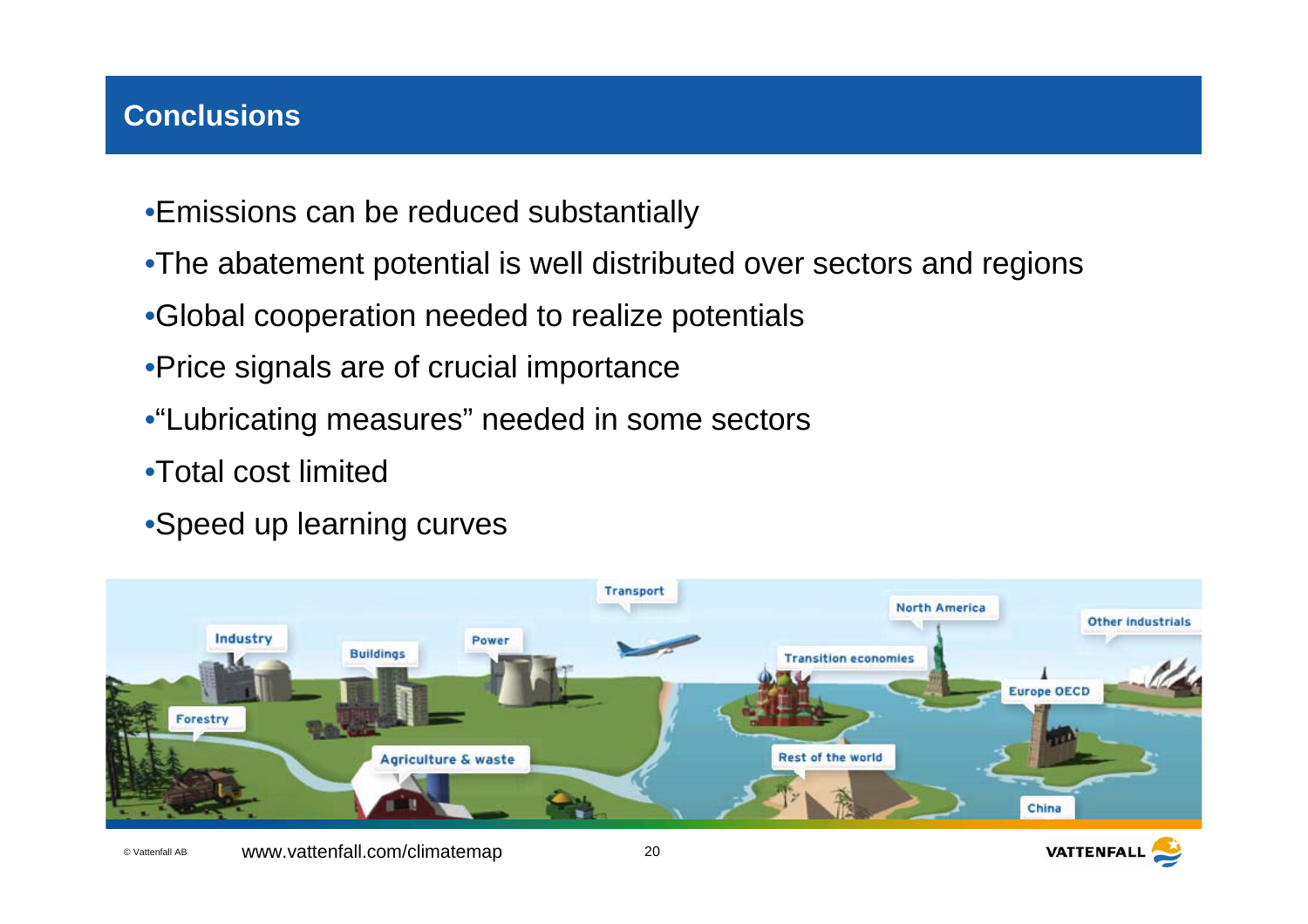## **Key sources of uncertainty**

|                                                                         | <b>Description</b>                                                                                                                                                                      | <b>Examples</b>                                                                                                                                      |
|-------------------------------------------------------------------------|-----------------------------------------------------------------------------------------------------------------------------------------------------------------------------------------|------------------------------------------------------------------------------------------------------------------------------------------------------|
| 1. Baseline<br>uncertainty                                              | • Macroeconomic factors                                                                                                                                                                 | • GDP development, population<br>growth                                                                                                              |
| 2. Assessment of<br>realistic abatement<br>volumes/<br>deployment rates | • Estimate of realistic realization rates<br>considering political, social and technical<br><b>barriers</b>                                                                             | • Forestry, agriculture, nuclear, bio<br>fuels, CO <sub>2</sub> storage, etc                                                                         |
| 3. Development of<br>abatement cost                                     | • Technology progress and learning rates<br>• Fuel price development                                                                                                                    | • CCS, Hybrids, Biofuels, Solar PV<br>• Biomass, fossil fuels, uranium, etc                                                                          |
| <b>4. Overall rate</b><br>of innovation                                 | • Development of unforeseen<br>new technologies<br>• Introduction of unforeseen, original<br>"entrepreneurial solutions" driven by<br>individual initiative and market<br>opportunities | • Iron-seeding of oceans, aerosols,<br>reducing warming, etc.<br>• Compare with $NOx$ reduction case<br>(several unexpected solutions<br>introduced) |

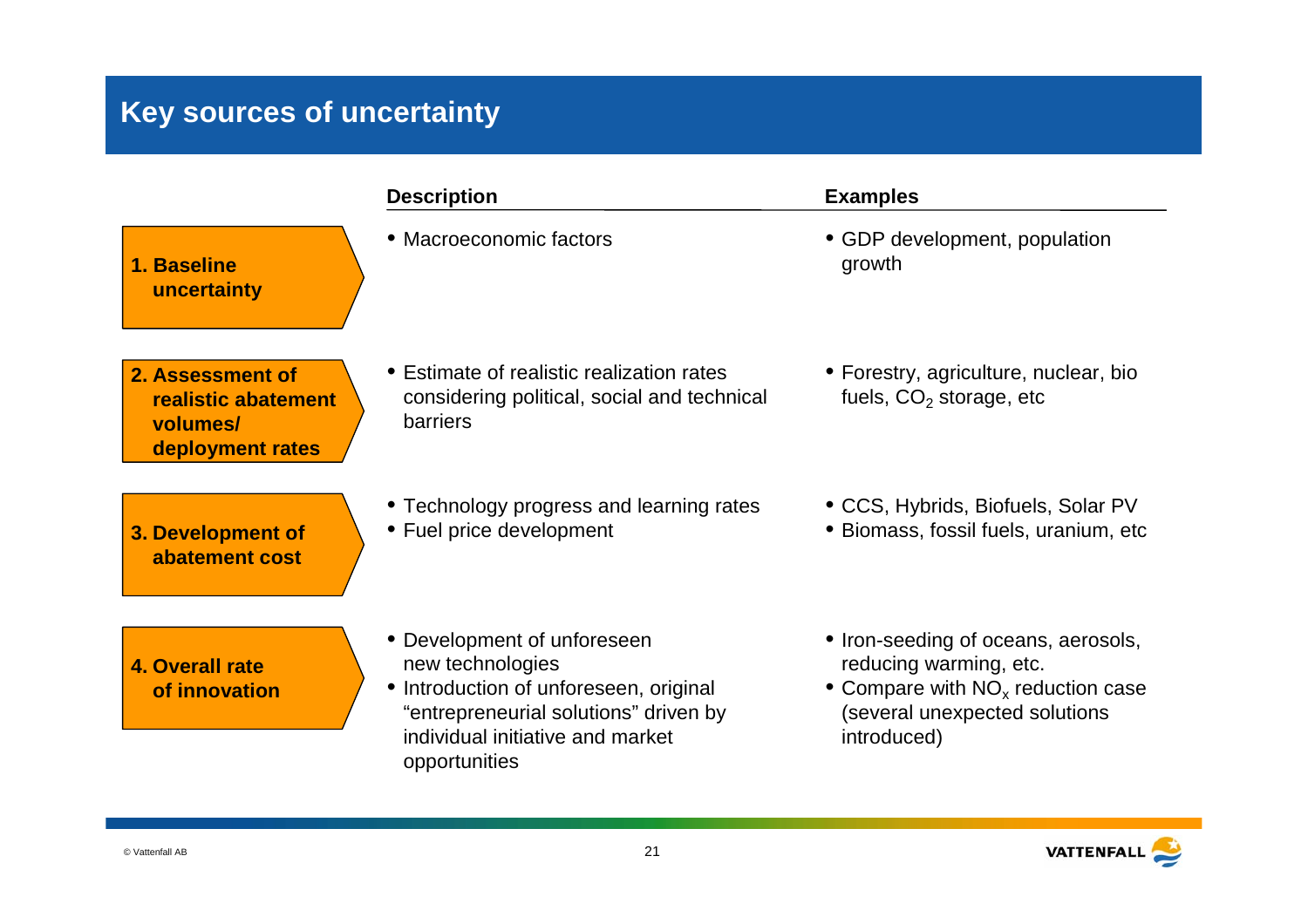## **Key sources used**

|                                  | <b>Business as usual trends</b>                                                                                                                     | <b>Abatement</b>                                                                                                                                                                                                                                                                                                                                                                                            |  |  |
|----------------------------------|-----------------------------------------------------------------------------------------------------------------------------------------------------|-------------------------------------------------------------------------------------------------------------------------------------------------------------------------------------------------------------------------------------------------------------------------------------------------------------------------------------------------------------------------------------------------------------|--|--|
| <b>Power</b>                     | • IEA World Energy Outlook 2004<br>• UDI for plant vintages                                                                                         | • IEA World Energy Outlook                                                                                                                                                                                                                                                                                                                                                                                  |  |  |
| <b>Industry</b>                  | • IEA World Energy Outlook 2004<br>• IEA for process $CO2$ (Dolf Gielen)<br>• USEPA (2006), Global Mitigation of Non-CO2<br><b>Greenhouse Gases</b> | • IEA (Dolf Gielen)<br>USEPA (2006) for non-CO <sub>2</sub><br>Japan Cement Association<br>Ecofys<br>$\bullet$<br>Awrence Berkeley Lab (Lynn Price)<br>$\bullet$<br>Institute of Technical Information for Building Materials Industry of China<br>٠                                                                                                                                                        |  |  |
| <b>Buildings</b>                 | • IEA World Energy Outlook 2004<br>• US Energy Information Agency for<br>residential/commercial split<br>• MGI for breakdown by end-use             | • IEA Light's Labour's Lost<br><b>IEA Annual Energy Outlook</b><br>MGI buildings models<br>Dolf Gielen, IEA<br>Ecofys<br>$\bullet$                                                                                                                                                                                                                                                                          |  |  |
| <b>Transport</b>                 | • IEA World Energy Outlook 2004<br>• IEA / WBSCSD transport model                                                                                   | • McKinsey (DRIVE initiative, Automotive Practice, Biofuels initiative, MGI)<br>WRI (Rob Bradley, Lee Schipper, Liz Marshall)<br>NRDC (Nathanael Greene, Dale Bryk)<br>Rocky Mountain Institute (Amory Lovins)<br>Princeton (Rob Socolow, Bob Williams, Eric Larson)<br>USEPA (Ben Ellies)<br>$\bullet$                                                                                                     |  |  |
| Agriculture/Waste • USEPA (2006) |                                                                                                                                                     | • USEPA (2006) and (Deborah Ottinger, Ben DeAngelo, Christa Clapp)<br>Steve Pacala, Princeton<br><b>NCAR (Jeff Fiedler)</b><br>• Texas A&M University (Bruce McCarl)                                                                                                                                                                                                                                        |  |  |
| <b>Forestry</b>                  | • Princeton (Steve Pacala)                                                                                                                          | Princeton (Steve Pacala)<br>$\bullet$<br>IPCC (Dr. N.H.Ravindranath)<br>Lawrence Berkeley National Laboratory (Dr. Sathaye)<br>Woods Hole Research Centre (Dr. Houghton)<br>Nature Conservancy (Zoe Kant)<br>Environmental Defence (Stephan Schwartzman)<br>Ecofys (Dr. Niklas Hohne)<br>Forest Stewardship Council (Daniel Arancibia)<br>Max Planck Institute (Annette Freibauer)<br>IPAM (Paulo Moutinho) |  |  |

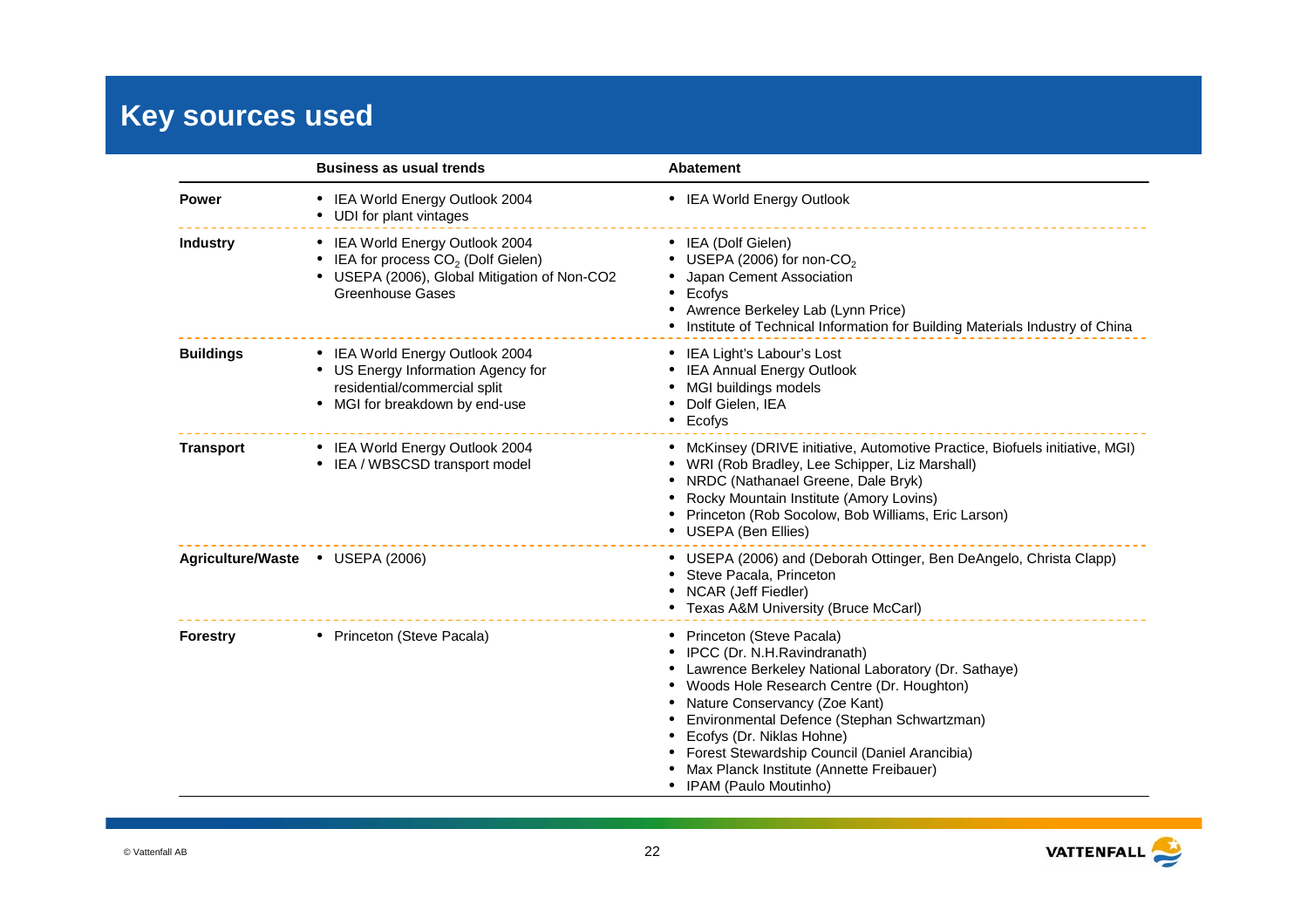| <b>Name</b>                  | Institution                     |
|------------------------------|---------------------------------|
| Prof. Dennis Anderson        | • Imperial college              |
| Prof. Lars Bergman           | • Stockholm School of Economics |
| Prof. Steve Pacala           | • Princeton University          |
| Prof. Robert Socolow         | • Princeton University          |
| <b>Prof. Robert Williams</b> | • Princeton University          |

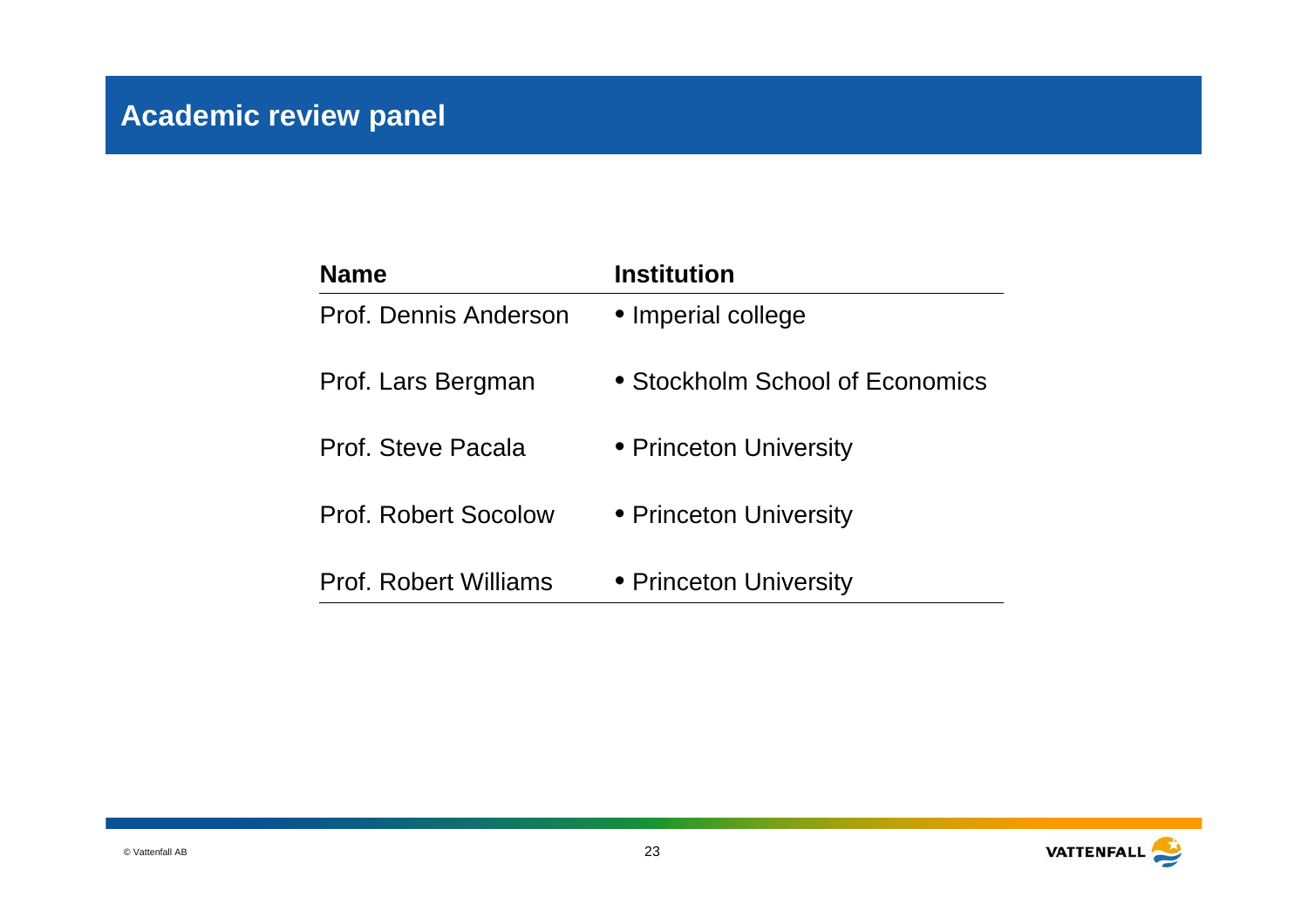### **Fuel price assumptions used**

Real 2002 prices - assumed constant through period

| <b>Fuel</b>    |                        | <b>Price assumptions</b>   | <b>Comment</b>                                                                     |
|----------------|------------------------|----------------------------|------------------------------------------------------------------------------------|
| Crude oil      | 40<br>19.6             | USD / bbl<br>EUR / MWh th  |                                                                                    |
| Heavy fuel oil | 250<br>17.6            | USD / ton<br>EUR / MWh th  | • Typical price LSFO FOB Cgo<br>Rotterdam                                          |
| Natural gas    | $\overline{7}$<br>19.9 | USD / mbtu<br>EUR / MWh th | • Price delivered to plant                                                         |
| Average coal   | 2.8<br>8.0             | USD / mbtu<br>EUR / MWh th | • Price delivered to plant                                                         |
| Biomass*       | 5<br>14.2              | USD / mbtu<br>EUR / MWh th | • IEA BAU assumption; imported<br>biomass assumed to be long-term<br>price setting |
| Uranium        | 80<br>3.1              | USD / kg<br>EUR / MWh th   | • Historical average                                                               |

Note: 1 bbl crude = 5.8 mbtu; 1 ton HFO = 40.4 mbtu; 1 kg 235U = 77 TJ; 1 EUR = 1.2 USD \* Reflects EU market prices; assumed to be 20% lower in Eastern Europe, China, and other industrials, 60% lower in developing countries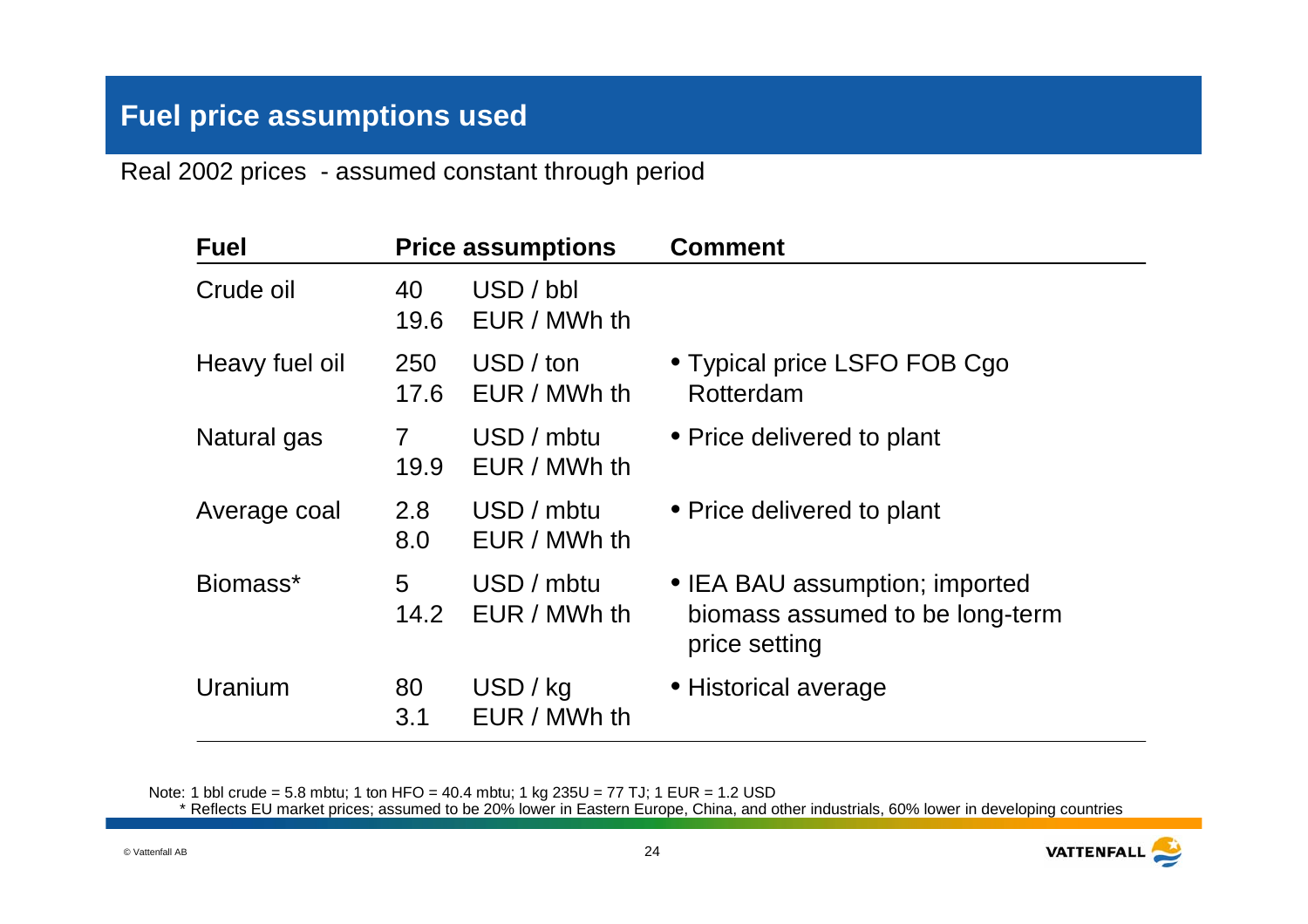### **Economic development in IEA reference case (BAU)**

Annual growth rate, percent

|                              | <b>Development 2002 - 2030</b> |               |  |
|------------------------------|--------------------------------|---------------|--|
| <b>Macro economic driver</b> | <b>Globally</b>                | <b>OECD</b>   |  |
| <b>GDP</b>                   | $3.2 \%$ p.a.                  | $2.2 \%$ p.a. |  |
| Population                   | 1.0 $%$ p.a.                   | $0.4\%$ p.a.  |  |
| Energy demand                | 1.6 $%$ p.a.                   | 1.1 $%$ p.a.  |  |
| Energy related emissions     | 1.7 $%$ p.a.                   | $0.9\%$ p.a.  |  |

Source: IEA World Energy Outlook 2004